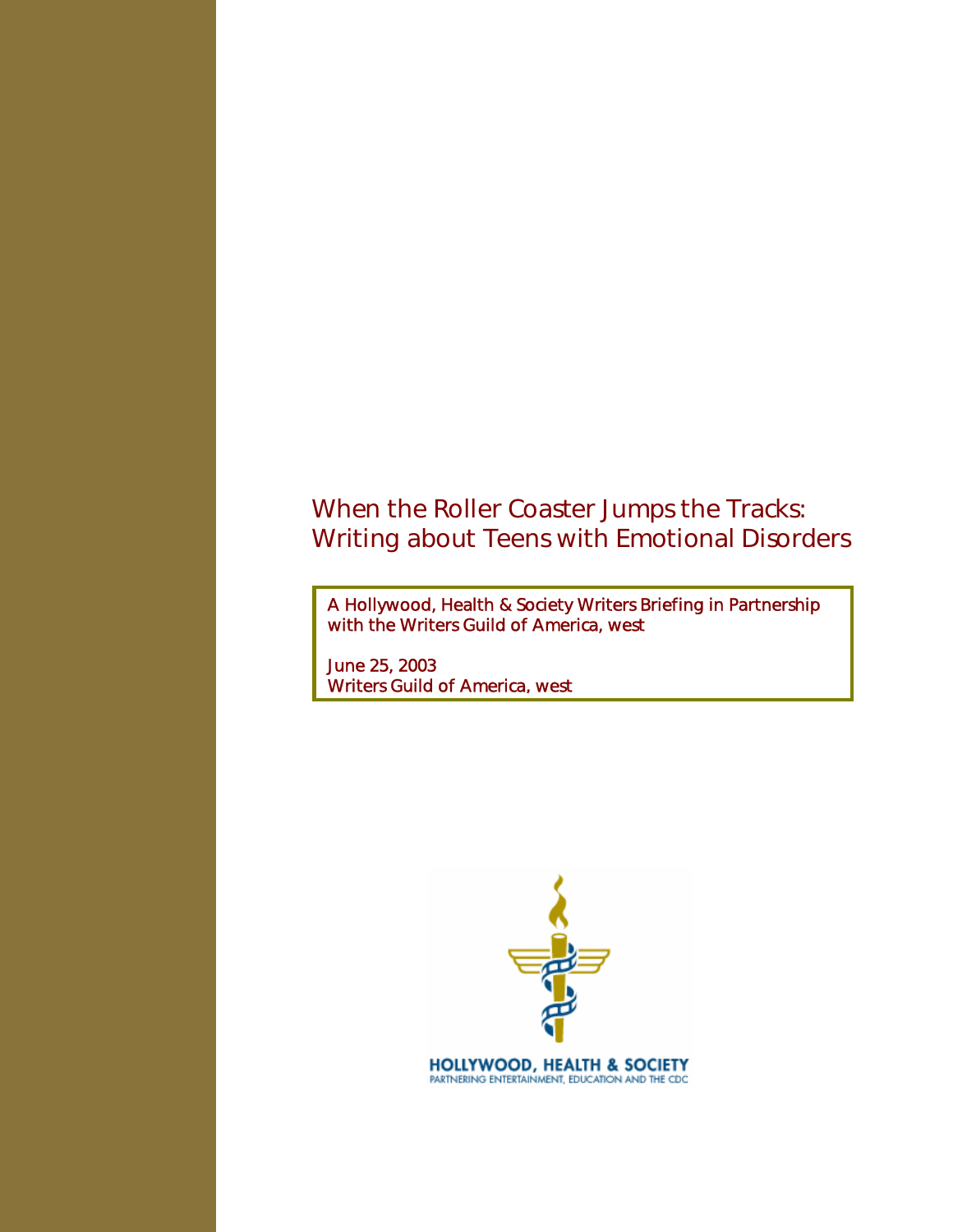# When the Roller Coaster Jumps the Tracks: Writing about Teens with Emotional Disorders

This writers briefing, convened by the Writers Guild of America, west, the USC Annenberg Norman Lear Center's Hollywood, Health & Society project and the Mental Health Media Partnership, brought together an award-winning writer/director, mental health advocates and experts to discuss the causes and consequences of mental illness in an already vulnerable population.

#### Writers Guild of America, west

## The WGAw, led by Victoria Riskin, represents writers in the motion picture, broadcast, cable and new technologies industries. The Writers Guild of America is the sole collective bargaining representative for writers in the motion picture, broadcast, cable, interactive and new media industries. It has numerous affiliation agreements with other U.S. and international writing organizations and is in the forefront of the debates concerning economic and creative rights for writers. Visit the Web site at www.wga.org.

#### Hollywood, Health & Society

Hollywood, Health & Society is a project at the Norman Lear Center that provides entertainment industry professionals with accurate and timely information for health storylines. Funded by the Centers for Disease Control and Prevention (CDC), the project recognizes the profound impact that entertainment media have on individual behavior. The Lear Center helps the CDC supply writers and producers of all types of entertainment content with accurate health information through individual briefings, special seminars and expert consultation. Visit the Web site at www.entertainment.usc/hhs.

#### The Norman Lear Center

The Norman Lear Center is a multidisciplinary research center that explores the implications of the convergence of entertainment, commerce and society. From its base in the USC Annenberg School for Communication, the Lear Center builds bridges between faculty who study aspects of entertainment, media and culture. Beyond campus, it bridges the gap between the entertainment industry and academia, and between them and the public. Through scholarship and research; fellows, conferences, events and publications; and in its attempts to illuminate and repair the world, the Lear Center works to be at the forefront of discussion and practice in the field. For more information, please visit www.learcenter.org.

**The Writers Guild** of America, west



USC ANNENBERG The Norman Lear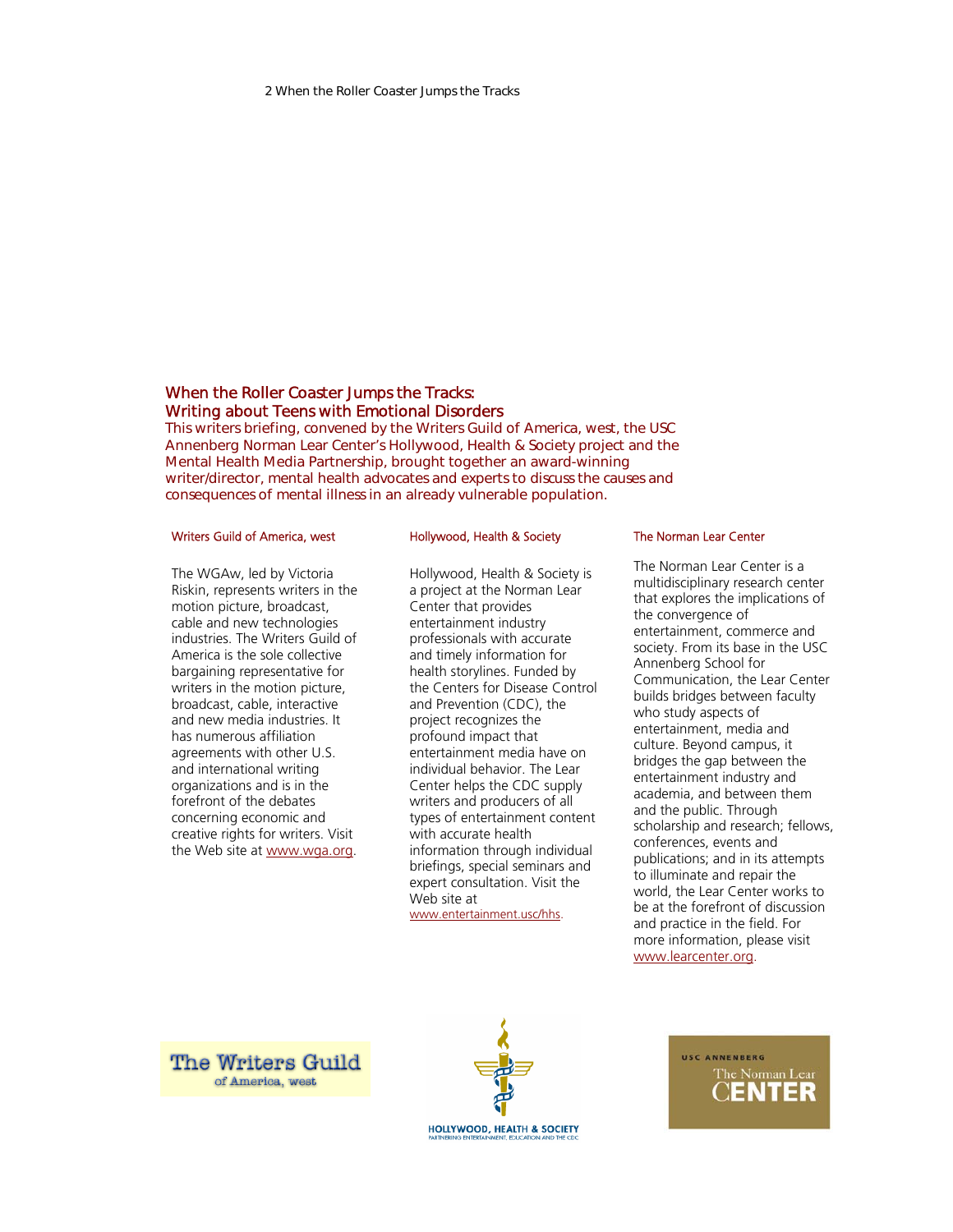# **Participants**

**William Arroyo, M.D. medical director, Children's Services, Los Angeles County** 

**Mark Deantonio, M.D., director, adolescent inpatient services, UCLA Neuropsychiatric Institute** 

**Catherine Hardwicke, writer/director,** *Thirteen*

**Robert Pynoos, M.D. codirector, National Center for Child Traumatic Stress** 

**Victoria Riskin, president, Writers Guild of America, west** 

**Ross Szabo, youth initiative chairperson, National Mental Health Awareness Campaign** 

**Dan Weisburd, producer/writer/director and mental health activist** 

**Gail Wyatt, Ph.D., psychologist** 

Victoria Riskin: I was particularly enthusiastic about doing a panel on the teenage years and how we might be able to write about those issues for teenagers, not only because I was once a teenager. And I think anybody who survived life, and if you think back to your growing up period, teenage hood is the most turbulent, most difficult, at least it was for me. I don't know if it was for all of you. Even if you come from a supportive, loving background and good family, it's a very tough time.

My background is that I'm not only president of the Writers Guild, but I have a doctorate in psychology. So I'm particularly interested in working with this partnership. I used to say that my view of a way to solve the problems of being a teenager was that every parent who had a teenager should transfer their child to some other parent because kids are at that time pushing against their own parents and getting along better with their friends' parents than with their own. So I thought we could just have a rotation system and that would solve half of the problems. But it's not as simple as that.

We have Dr. Pynoos here. I've met his daughter. She's probably the only normal teenager I have ever met. She's an extraordinary young woman. So let me introduce you… oh, Jennifer are you here? I'd like you to stand up. That's my assistant and she's just not only gorgeous but wonderful. She brings all the little elements together.

Let me introduce our panelists here, starting with Bill Arroyo. Dr. Arroyo is the medical director of children's services at Los Angeles County and an assistant clinical professor of psychiatry at USC. Mark Deantonio is the director of adolescent inpatient services at UCLA's Neuropsychiatric Institute. Robert Pynoos is also at UCLA, a professor of psychiatry and codirector of the National Center for Child Traumatic Stress. Then we have Ross Szabo here, who is the youth initiative chairperson for the National Mental Health Awareness Campaign, and diagnosed as having bipolar disorder as a teen. Dan Weisburd is a producer, director and writer and a mental health activist and the father of a son who was diagnosed with schizophrenia. And then Catherine Hardwicke has a film coming out in the fall called Thirteen that she cowrote with a 13 year old, so we're very eager to hear about that. Alright, let me get started. I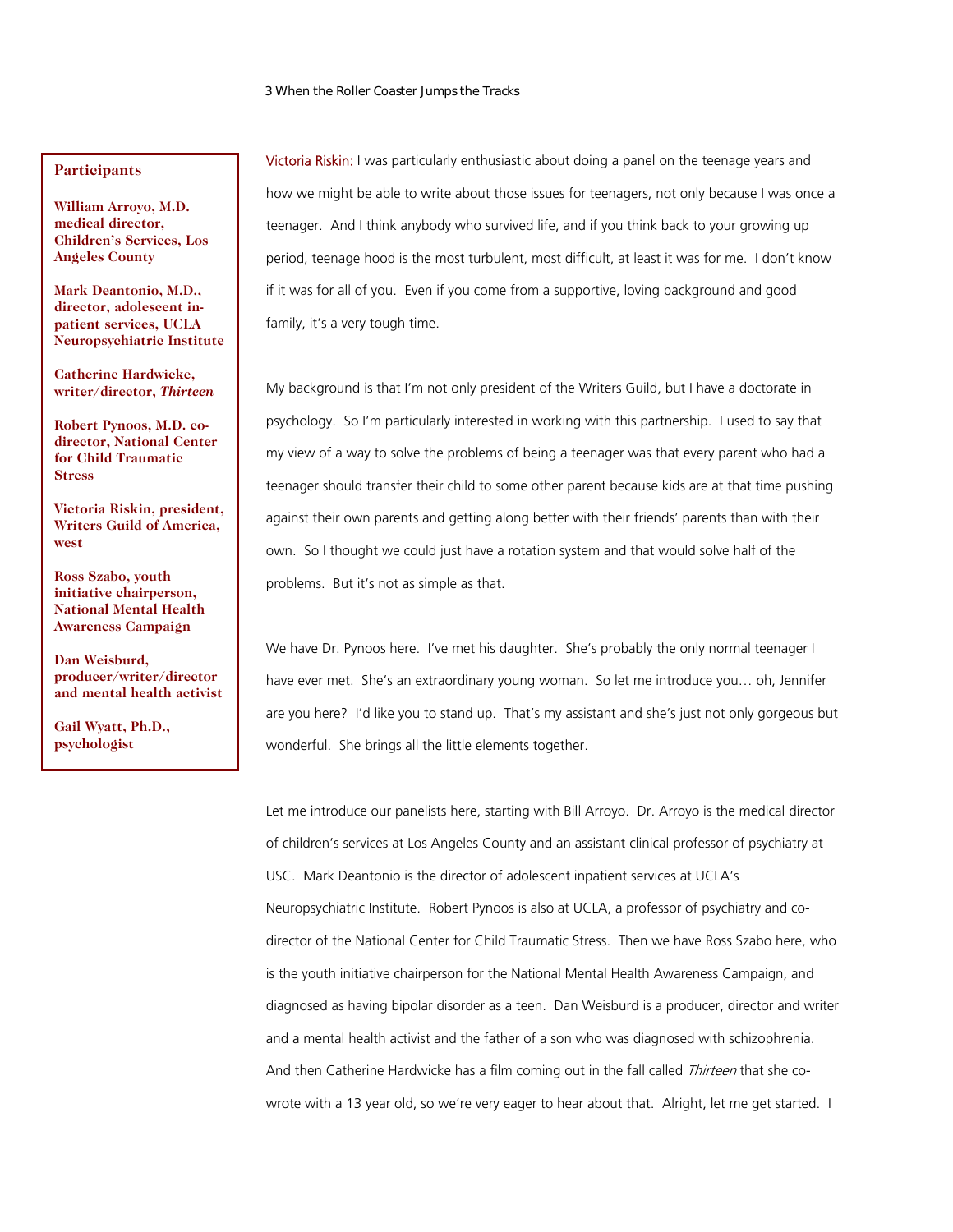thought I'd like to start with you… oh, I'm sorry Gail. But I'm glad you're not shy. Gail Elizabeth Wyatt, psychologist specializing in sexuality and mental heath issues. You were sitting just a little bit back, so…

I wanted to start with Ross because Ross can talk from experience. He went through a fairly turbulent time and I want him, if you would Ross, to describe what you experienced and take us through the process you went through as your disorder took hold.

Ross Szabo: My name is Ross Szabo, and I'm the director of youth outreach for the National Mental Health Awareness Campaign. I'd like to thank all of you for coming out tonight. I've had a long history of both dealing with mental illness and speaking about mental health and emotional problems. I visited my oldest brother in a psychiatric ward when I was 11 years old. I was diagnosed with bipolar at age 16. My diagnosis changed to bipolar disorder with anger control problems and psychotic features at age 17. I was hospitalized during my senior year of high school for wanting to take my own life, hospitalized again ten months later due to a relapse with bipolar disorder. I've also been speaking to high schools and colleges for years now. I've spoken directly to tens of thousands of young people and reached millions more in media opportunities.

> But as I've said, mental illness entered my life at a very young age. I was 11 years old, I was driving in a car with my dad and he turned to me and he said, "Your brother's in the hospital." Now at the time my oldest brother was at the University of Pennsylvania, so I thought my dad was making some really bad comparison between hospital and college. I knew no reason for my brother to be in the hospital, but when I turned and looked at my dad I saw tears streaming out from underneath his sunglasses, so I knew something was wrong. Later that week I found out that my brother was diagnosed manic-depressive, and he was hospitalized with extreme manic highs. And that weekend my family and I drove down to visit him in the hospital. When we got to the hospital, I really didn't know what to expect, and when I saw my brother, he didn't know who I was, he didn't know who any members of my family were, he never really knew he was in the hospital. So aged 11, this was a huge wide opening for me. But we stayed with my brother. He was in the hospital for a while. He took a long time off from the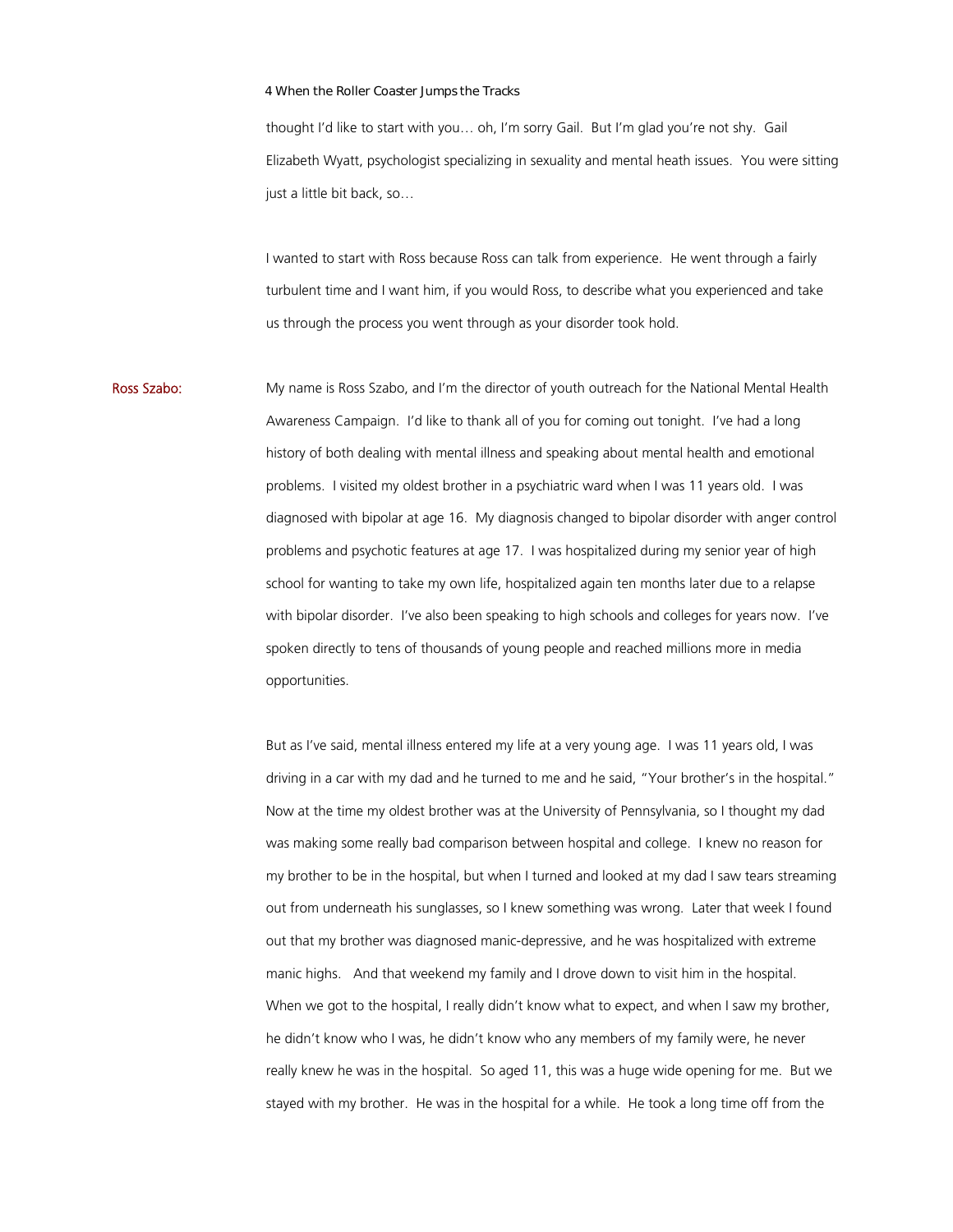University of Pennsylvania. I watched my brother return to Penn, get a degree in physics, go on to Florida State University and get a masters in physics. So my first experience with mental illness, while it was difficult to see my brother go through it, I did see a positive example of someone who went through a difficult mental health and emotional problem and went back to function the way he wanted to.

At age 16, the symptoms of bipolar sort of hit me. I had the manic highs where I wouldn't sleep for four days, I'd go out, I'd play basketball, hang out with my friends, and do everything I wanted to do, and then my moods would flip-flop. And I wouldn't want to talk to anyone, I wouldn't want to see my friends. I'd lie in bed, I'd become angry, I'd become depressed. My moods were fluctuating so much I didn't know what to do. I wanted to shut my mind down, so I started self-medicating with alcohol. I'd drink alcohol to a point where I'd pass out, and drink alcohol to the point where there's nothing left, trying to pass out. Luckily a friend of the family noticed my change in behavior and said, "I think you need to see a psychologist." So at age 16 I was diagnosed with bipolar disorder right before my junior year of high school. That was okay. I was starting to deal with that and then the summer before my senior year of high school my diagnosis changed to bipolar disorder with anger control problems and psychotic features. I used to get angry. I would punch and kick things, so I had broken knuckles on my hand, toes on my feet, sprained my wrists, sprained my ankles from punching and kicking walls. I've had severe hallucinations—hallucinations of people chasing me, hallucinations of people waking me up in the middle of the night, hallucinations of hearing voices telling me to kill myself, kill my friends, kill my family members. All this right before my senior year of high school.

So in September of my senior year of high school I started feeling very lonely, very isolated. I felt like there was no one to talk to. But even if there was someone to talk to, I felt like I should deal with this on my own. If I couldn't deal with it on my own, I was weak. I always thought one day I'd wake up and the loneliness would go away. It didn't go away. In November of my senior year, I started having thoughts of suicide, thoughts of death, and that broke to the point where I was thinking about suicide and death 24 hours a day, seven days a week. But again I told no one. I went out and did what I thought I should do and I always thought one day I'd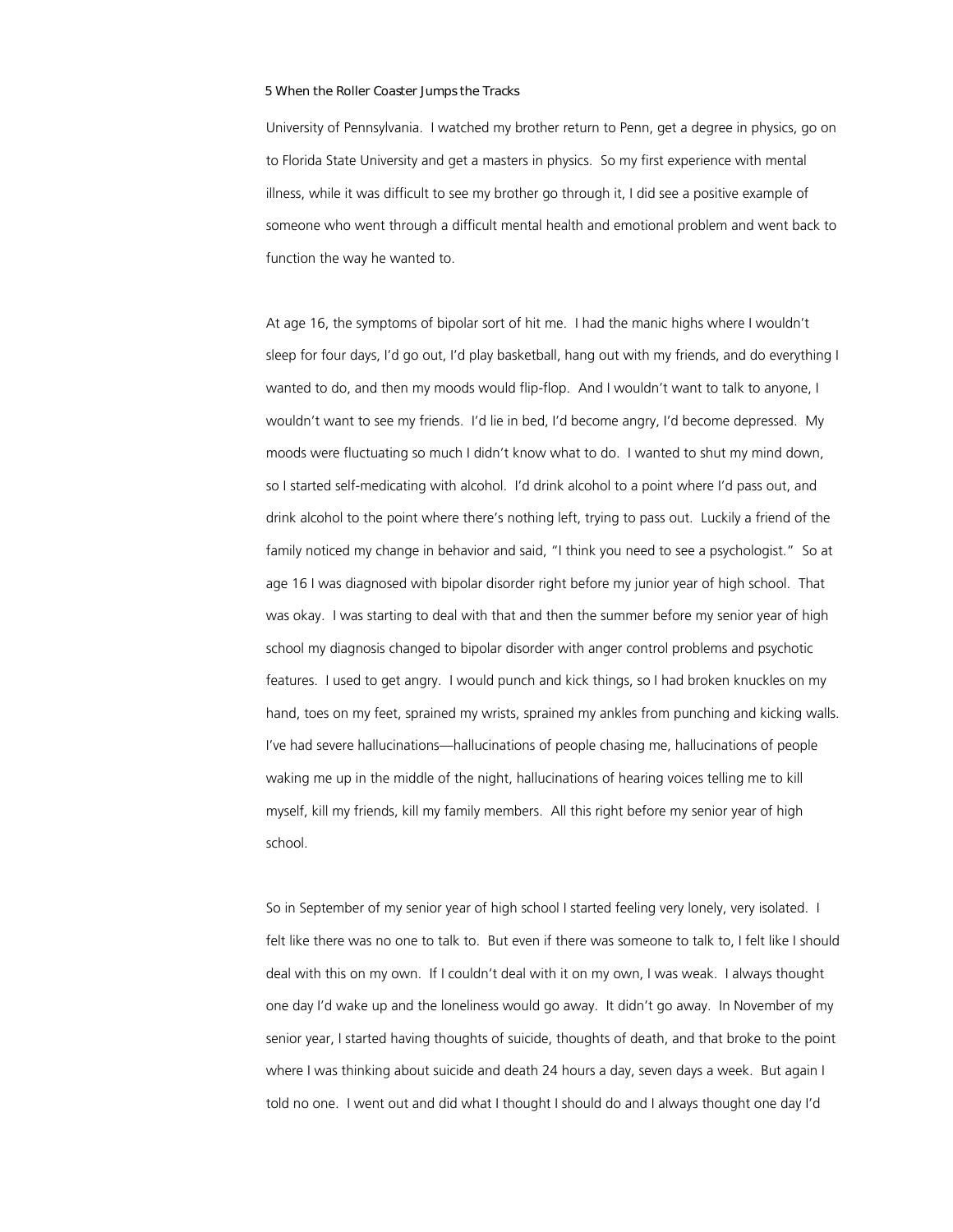wake up and those thoughts would disappear. Well, they didn't. And on January  $5<sup>th</sup>$  of my senior year of high school I was hospitalized for wanting to take my own life. That day I went to all my high school classes, I had a varsity basketball game that night, I played in the game, I scored in the game, we won the game. I went to a restaurant with my friends after the game to celebrate the victory, and on the way home from the restaurant I decided that I no longer wanted to live. So my friends would have seen me leave that restaurant and they never would have seen me again. I was hospitalized that night and I was in the hospital for about 10 days and it was a recovery process of learning about other people but also learning about myself.

That was actually the easy part compared to going back to high school. When I went back to high school, I was the loony, I was the quack, I was the psycho. I was also class president, varsity basketball player, member of SADD. I'd just attended the National Youth Leadership Conference, volunteered five years with the Special Olympics, and now I was the kid no one wanted to talk to. Two months after I got out of the hospital, a psychologist came into my class room to speak about people with mental illnesses. As he used extreme examples of people with schizophrenia every student in the classroom started to laugh. My friends that had seen me hospitalized two months before this started to laugh. I wasn't laughing. I was very angry and so I stood up and I told the psychologist he was a disgrace to his profession and how dare he stand there and mock the people he's supposed to help. As with any time you do that you get taken out in the hall. So, my teacher took me out in the hallway, he asked me what was wrong, and I said, "I'm mentally ill. I don't think this is funny." He said, "Well, what do you want to do about it?" I said, "Well, let me speak. Let me tell people what it's like to visit your brother in a psychiatric ward at age 11. Let me tell people what it's like to be hospitalized for wanting to take your own life when you're 17." He said I could speak, so I started speaking two weeks later. I started speaking while I was in my high school.

And then I went on to graduate from high school and I chose to go to American University in Washington, D.C. Two months into my freshman year everything was going great. I had a B average, I was in intramural sports, I had an internship at a political party headquarters and I started to relapse. I had the manic highs and depressive lows, I had the anger control problems, hallucinations and I started to self-medicate again with alcohol. So I realized that I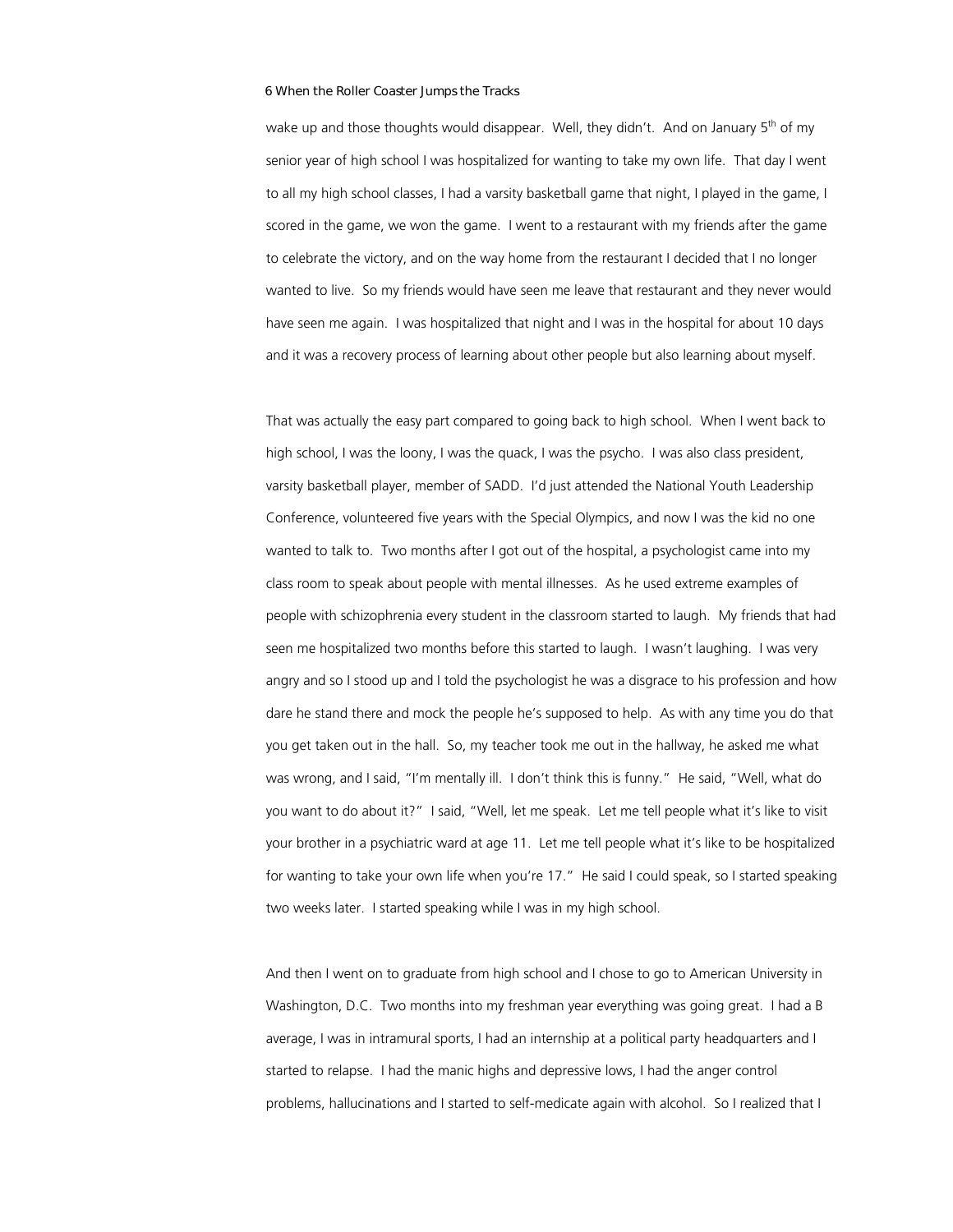needed to leave American University, but it wasn't just leaving school for me, it was leaving a dream, it was leaving a goal. It was leaving the place where I was supposed to move on, and to add insult to injury, I was actually given an invitation to an election night party at the Capital Hilton, and I watched the party at home on my couch, with the invitation in my hand, because I was going to the hospital for the second time that year the next day. And this time when I got out of the hospital, I didn't know if I had a future. I didn't know if there was anything I could do. I didn't know if there was anything I was capable of. There were days where I slept on my couch for 24 hours a day, days where I sat out in my backyard and looked out at nothing.

I knew it was important to stay active, so I took a year off from school, got a job working at a restaurant, then moving furniture, then driving a forklift and throwing 35 to 135 pound boxes, then I went to a local college near my house for three semesters to kind of get acclimated to academia again and after those three semesters I took another year off. And this whole time I was working on myself, working on what worked best for me and also speaking to high schools.

I chose to return to American University in the fall of 2000 and I graduated with honors and a degree in psychology last summer.

So I got to go back and I got to do what I wanted to do, but I did it on my time, I did what I was capable of. And I wish I could say I was the only young person who went through a difficult mental health and emotional problem, but there are so many millions more, and so many millions more that don't come out in the way I did, so I'm very fortunate to have the opportunity to speak to thousands of young people and offer them the positive example that my brother was for me.

Riskin: You're a wonderful example, that's a great story. Thank you. Ross, are you still on medication?

Szabo: I never discuss my form of treatment. When I speak around the country I promote that young people should do what works best for them.

Riskin: So there are different ways of tackling the problem just so long as you come to grips with it.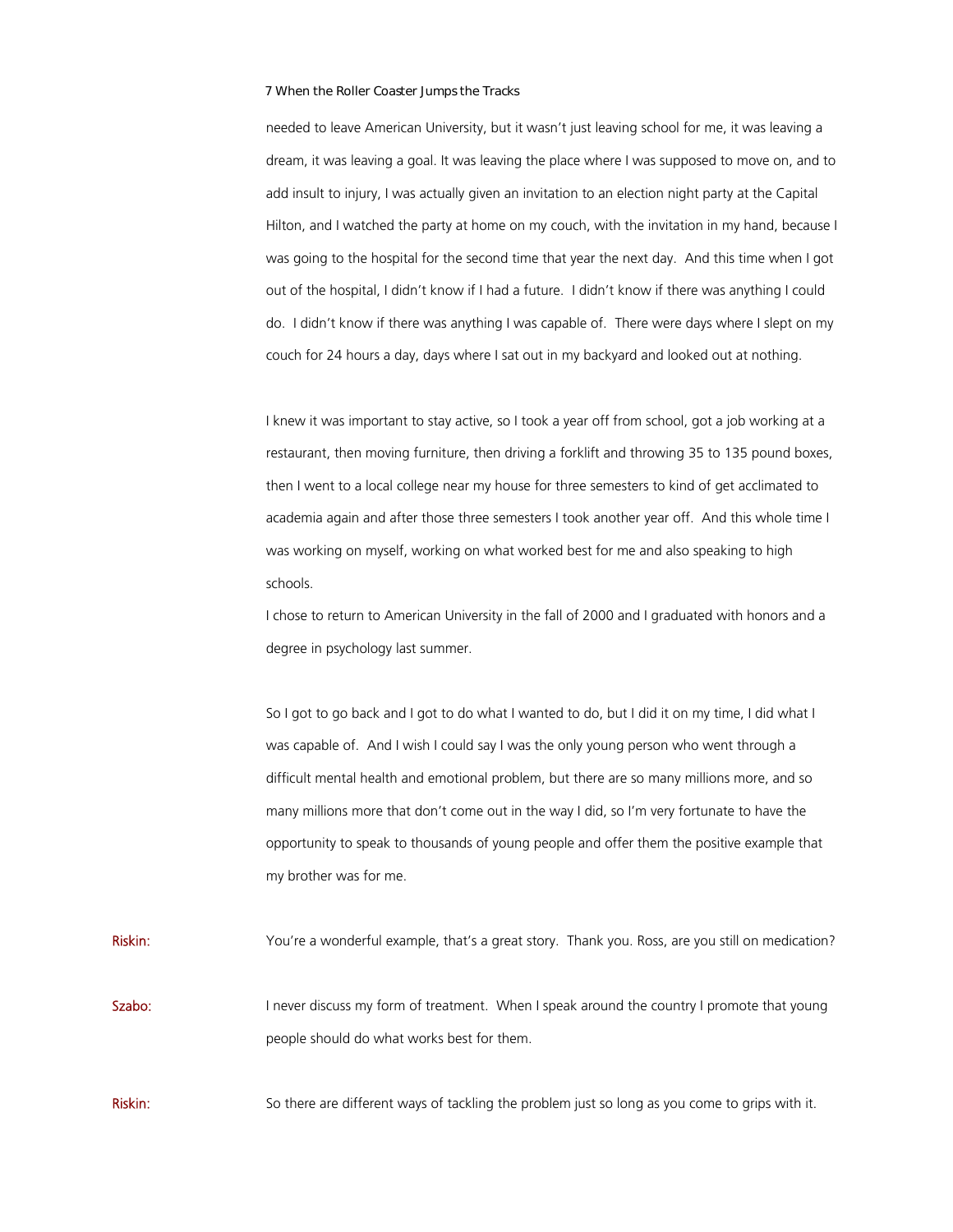Szabo: Right. I speak to such a vulnerable age range, if I went up there and said, "I do this," you're going to have a lot of young people that may try to act out in the exact same manner without finding what works best for them. These issues are so specifically individual, so emotionally driven, that it's not good for me to go out and say "I did this." You should find what works best for you because you speak to such a vulnerable age group. I never discourage medication and I never stand up there and promote one type of medication. I try to raise awareness and take away the stigma and help them realize that they're not alone and that they can work on themselves and find a way to get through the problem.

Riskin: Thank you so much. Dan, you were on the other side of this kind of trauma to your family. Your son was brilliant and went off to college and found himself in a crisis, diagnosed with schizophrenia. Can you tell the story a little bit?

Dan Weisburd: I'd just like to correct one thing. Among people there's fragmentation of family on one side and the so-called consumer on the other. I'm on the consumer side. There's a big gulf that happens among people who are advocates. My son, my first-born—I have a daughter and a younger son whose lives have gone on swimmingly—my son was only an embarrassment in school because he won all the awards. He was perfect on his college entrance exams. He went off to Harvard after they sent a representative to recruit him in my living room. I didn't like that he was deep into cannabis and he called me on what he felt was a hypocrisy. He said, "Did you drink beer in college, Dad?" and I said, "Yes, I did," and he said, "Well, pot is the beer of my generation." And since he was doing so well, I put my blinders on a little more secure. I didn't know yet that in countries where they have good medical records they have shown pretty conclusively that in very sensitive mechanisms in some people, the latent susceptibility can be ignited, and he has never returned. He called me one day and I heard that hospital squawk box in the background and he said, "Dad, don't worry about it. I can handle this, but last night the entire Harvard football team in the nude chased me across Harvard Square and threw a grand piano at me and I jumped down three flights of stairs, so I checked myself into the hospital and my doctor wants to talk with you." The doctor came on the line, identified himself and said, "Sir, despite the fact that he's a raving genius and his senior tutor at Quincy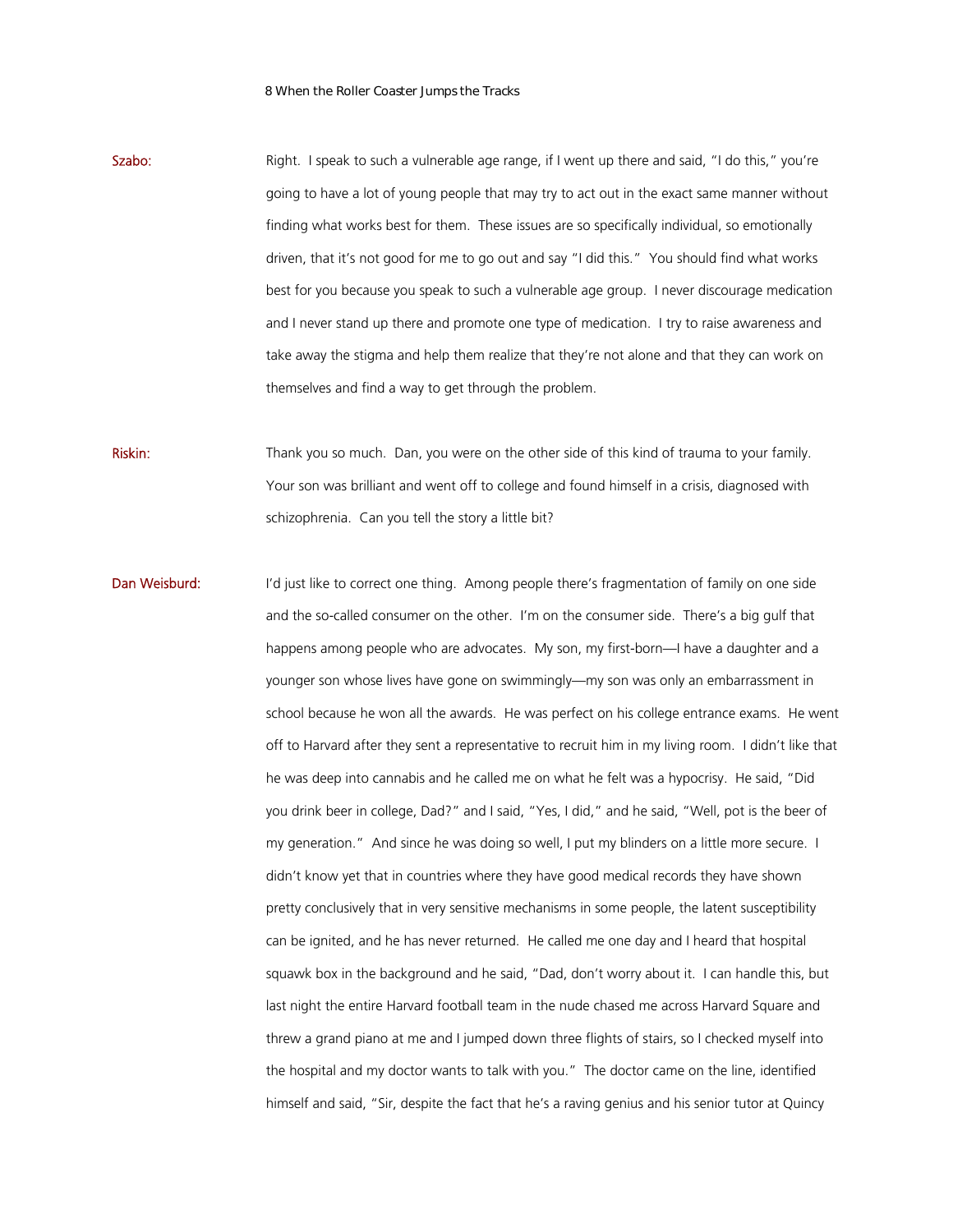House says he couldn't possibly be severely ill, I've since learned you don't have to be stupid, as our friend shows you very clearly, you can be very bright and have a mental illness that stops your life cold." And the doctor said, "Please, come get your son because there's nothing we know to do to help him." It was one of the rare bursts of honesty that I got out of Harvard University.

I immediately called Herb Pardis, a friend of mine who at that time was the head of the National Institute of Mental Health, and has gone on to be president of the APA and big man at Columbia University and is a dear and trusted friend, and top researcher. He said to my question "Who's the best doctor of the brain in the world because I've been a little bit lucky in my life and I'll spend my last penny on this boy of mine," and Herb said to me very quietly, "Save your money, you're in this for the long haul. There are all manners of charlatans who will take your money with all kinds of things that they believe, but I'll give you a least-worst in California and start from there." We have been through 30 psychiatrists, an inordinate number of psychologists, every medication. I chaired the State Economic Development's Commission's Task Force to see how California spends a billion two at that time – it's now two billion – on people with serious mental illnesses. And my son who is destitute on the street, lost in jail, in hospitals, an upper-middle class kid with no street smarts, and he survived, bless him, through resourcefulness I still don't understand, an attempted suicide, over-dosed on medication, abruptly quit taking it, systems messed up and didn't deliver.

I mean, it was bizarre what the family began to go through. My wife, who wanted to be here tonight and has her own battle with lupus, went from a size seven and a lusty, active, vital, brilliant lady – a composer, lyricist – she's gone to a size zero. I know they lie about women's sizes to make everybody feel good, but she started disappearing. Both my kids were damaged living in a house… we tried… my wife, like a good mother, wanted to take her baby to her breast… they couldn't possibly care about him the way we do. And I think that proved to be right over time, but it was disaster having him in the house. Then one of his psychiatrists said, "You can't take away his driving privilege, Dan." I said, "He's on very powerful medications. He can't really react well." And that particular doctor said, "Well, if everybody in Los Angeles were taken off their psychiatric medication, we wouldn't have traffic jams." Which still seems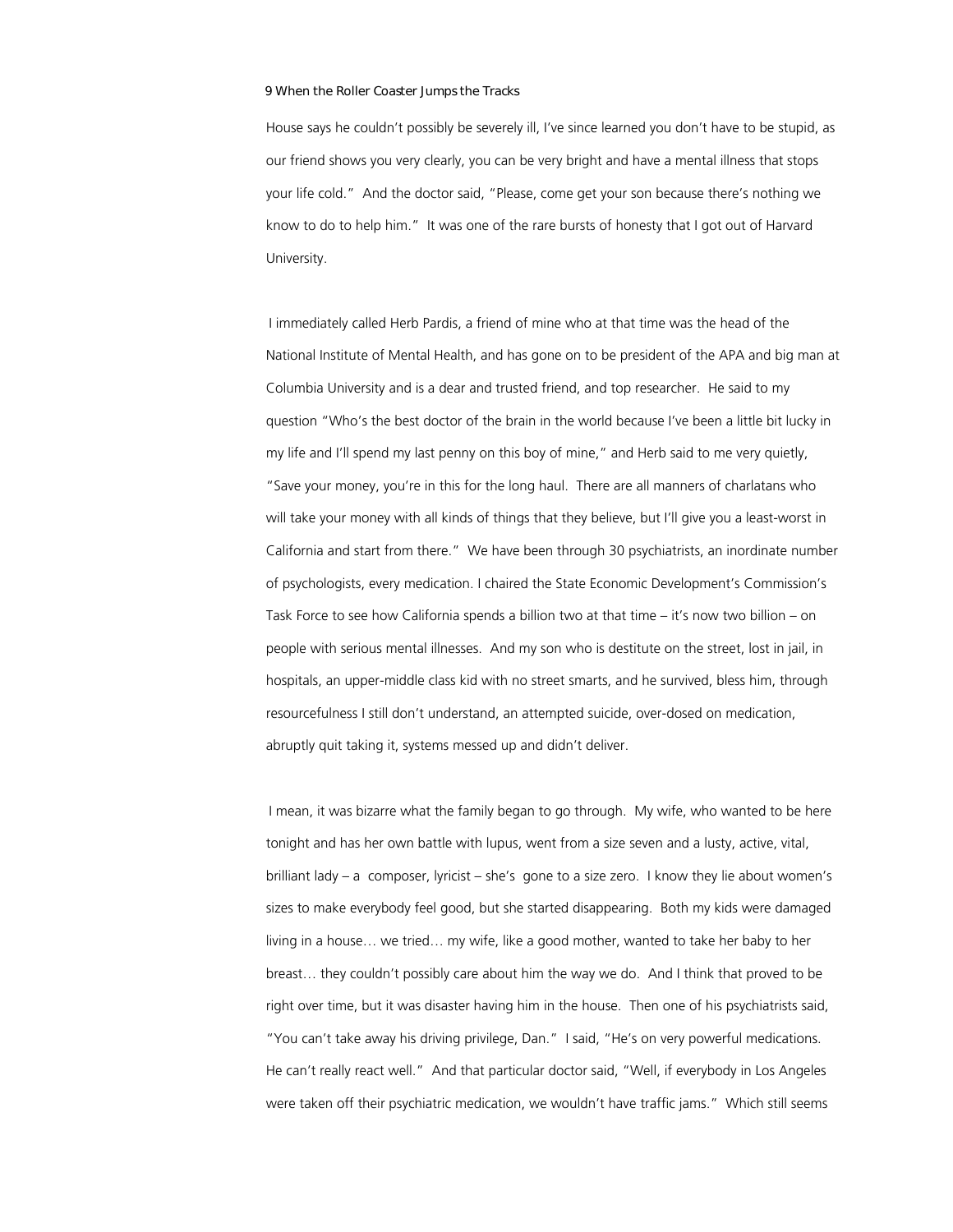like a good idea. He had a head-on collision that first night going out to a dope peddler to get some of the stuff that he wanted to use to augment his medication. We have seen him through 23 years and the other day, and this is what moves me, despite all the advocacy crap that I've done, president of the Alliance in California, chairing the biggest conference they've ever had, raising seven million dollars in publishing… by the way, any of you who want an issue of this journal that I've published for 11 years, 44 issues, and raised seven million dollars to do it, is welcome to it as my gift. This particular one has a lot about children in youth and mental illness.

Riskin: What strikes me, Dan, about what you're saying, is how you, as the father of a boy who was struck with this, turned your life into this becoming really an almost a mission for you as a way of, not perhaps drowning in the sadness and the tragedy, but using your intelligence and good efforts to…

Weisburd: Look for my credits in the past 23 years and I've been elsewhere.

- Riskin: Let me move on because I want to get to Catherine who also, maybe from a different perspective, befriended a young girl named Nikki, is that right? You were worried about her. You were worried about her and that worry turned into a movie.
- Catherine Hardwicke: A movie, exactly. I've known Nikki since she was five years old. She's a family friend. I used to go out with her dad for four years, from the time she was five to nine, so I was with her on weekends and a lot of vacations and trips and a lot of time and had a great relationship with her and her brother. She was really funny and fun and would go do all kinds of crazy, wonderful things. After her father and I broke up, I wanted to stay in close contact with Nikki and her family, and I remained good friends with her mother, her father, her and her brother.

And I started getting my hair cut by her mom. Her mom cuts hair at home which is very similar to the character in the movie, who is played by Holly Hunter, hopefully you guys will see the movie, August 20<sup>th</sup> it comes out. Thirteen is the title. I started noticing when I was getting my hair cut, when Nikki changed to like 12 and 13, that kind of drastic change that a lot of girls go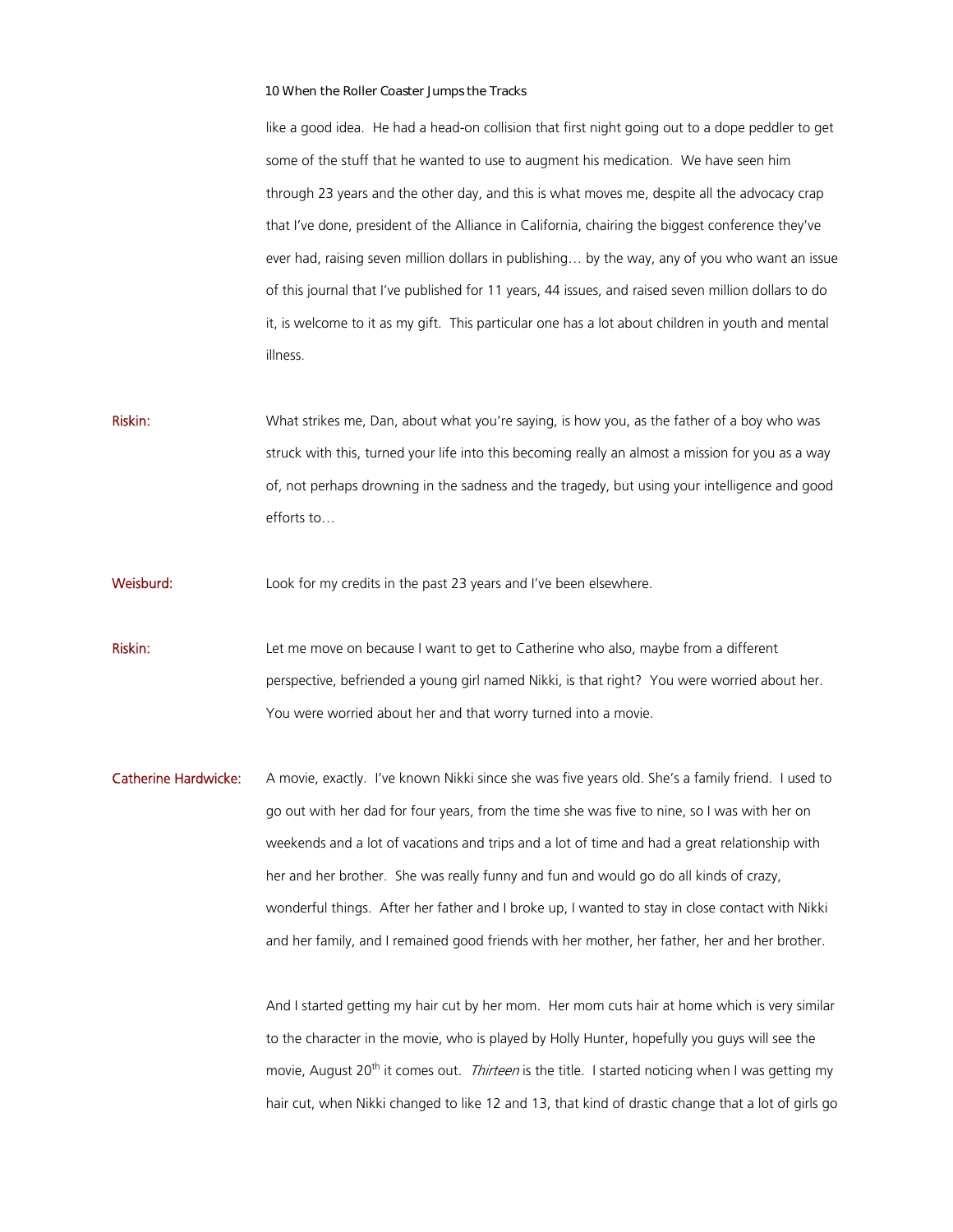through when you hit junior high. Suddenly you're supposed to be a hottie and have a good ass and all that kind of thing and get your tongue pierced and your belly-button pierced. She started becoming very angry and really pushing away from her mom, like everybody does to some degree or another. She'd been super close with her mom before. So she was angry at herself, her mom, her family, everyone. And she was obsessed with her appearance, waking up at 4:30 in the morning, doing hair and make-up for two hours before seventh grade, and following the magazines and everything that the media sort of preaches. You know, perfect make-up and eyeliner and stuff. And I thought God, there's got to be some way to inspire her to think about other things besides these issues and to see something about what her mom was going through and just give her another perspective.

And so that's why we started trying to find activities that we could do together. Since I'm not a therapist I was kind of thinking of activity therapy or art therapy—let's go surfing together, let me teach her to surf, let's write stuff together. She was interested in acting and I was worried about the acting might lead to more vanity. So I thought let's try to expand that, a lot of actors write their own material, like Billy Bob Thornton, so let's write our own project. I thought this would be a good chance to work with her and spend more time with her and we thought we'd write a teen comedy. But it didn't come out very funny because as we got deeper into it I was trying to talk to her and hang out with her friends and her mom and find out stuff that was really going on in her life, and how would you really talk to a friend and what problems and what issues are you dealing with. And just the real stuff was a lot more compelling than anything we could make up so that's how we started getting into the real issues that were going on in her life and her friends' lives. And it touches on many things, where there are highs and lows, maybe not as extreme as what you discussed, the bipolar disorder, and a lot of issues, cutting and trying out drugs, petty crime, different things, so the experience was almost like a cinema therapy, where we talked about it and wrote about and I think part of what was great, exactly what you said about passing the kids onto another person, another adult instead of their real mom, is actually very valuable, because there's a point where they just want to kick away from their mom. There's just too much blood stuff in there, and having somebody else outside, like I was kind of her surrogate mom, or big sister, that was really helpful. Somebody else that would listen and dignify what she was going through.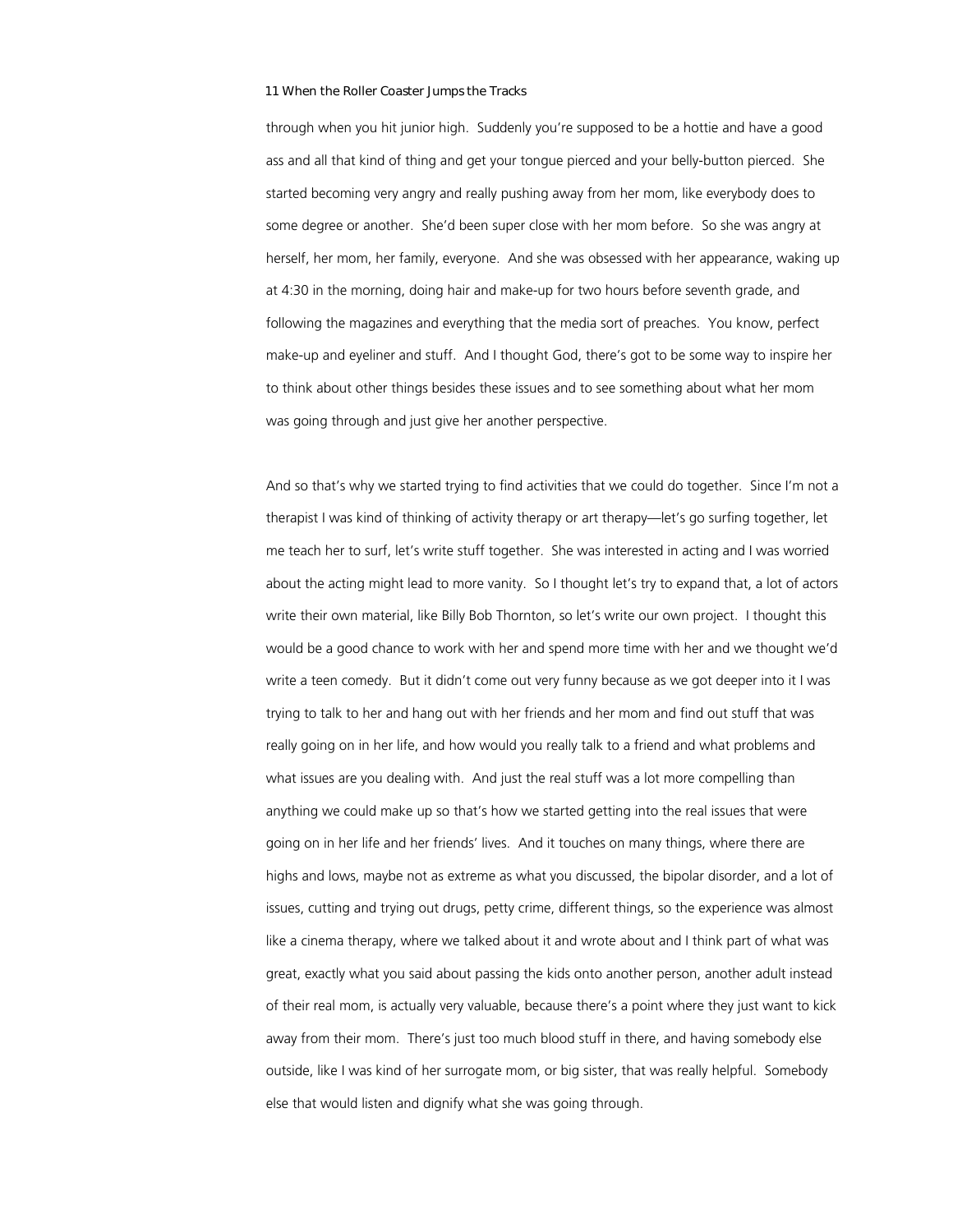Riskin: I've often felt that every child should know that there is an adult, other than your parents, who is watching them and caring about them. And how we accomplish that is a major issue, but I think if children know there's someone there, you know, hanging right behind them and caring, it makes such a big difference. How has this been for Nikki? She'd worked on this project with you, now this movie's going to come out in the fall, all these people here are going to go see it.

- Hardwicke: And also Nikki acts in the movie. It's her first acting role, with Holly Hunter, and she has a huge part in the film, so it's a whole other level of excitement. And as soon as the article in the  $LA$ Times came out last summer, instead of a therapist she got an agent/manager. Now her problems are really beginning. So she had a certain kind of pressure. She's very beautiful, too, and very outgoing. So it's been really interesting for her. She's only 15 now.
- Riskin: But you went through a list of things like some of the normal things that her friends went through, like taking drugs and piercing their bodies and who knows, tattooing themselves or whatever else they're doing, or petty thievery and so on, which really calls the question of what is normal teenage behavior, and then when does it go over the edge? When does it turn into something that is serious and pathological? How do we make that distinction because so much of what kids will do or how they'll test the limits is what any kid will do, and I'm wondering, Mark, you might want to chime in on this. We talked a little bit about this, and I know you consulted on a film that had to do with teenages, and that seems like such a dramatic thing for children to do to themselves, but it isn't all that uncommon, is it?
- Mark Deantonio: In thinking about adolescence and mental health issues, they're three kinds of groups of adolescence, at least that I think about. One is children who have had psychiatric problems, attentional problems, other traumatic events as children. And then they come into adolescence and they have a whole other level of challenge. Separation and individuation, find out who they are, separating from their family, finding what they want to do in life, how to negotiate relationships and everything, coming in with major significant issues. Whether they're major ones, like a major psychiatric disorder, or some of the more mild ones, like attentional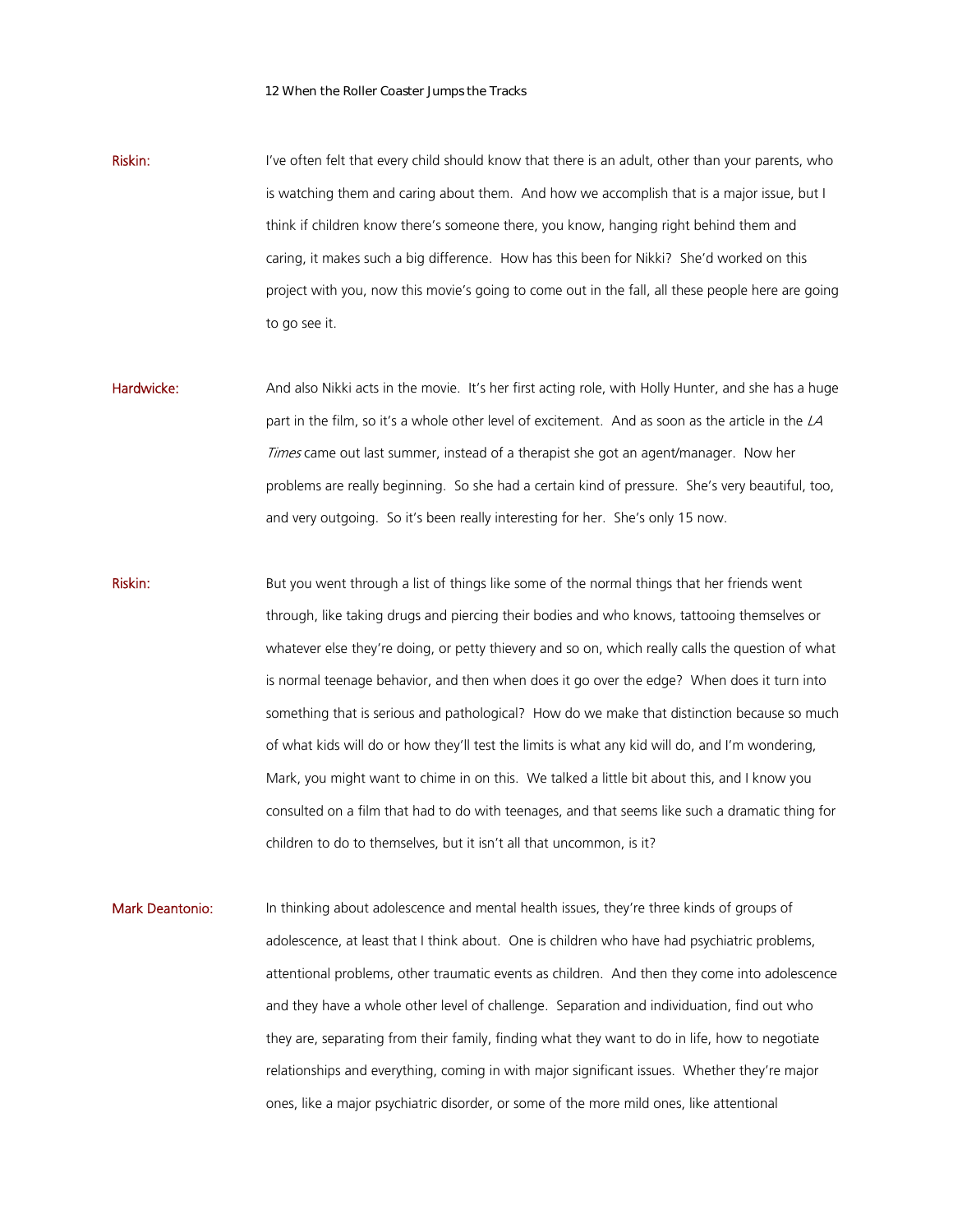problems, anxiety problems or dealing with some very scarring issues like trauma, horrible family issues. That's one group. Another group is that a number of the major psychiatric disorders will develop in adolescence, so you have things like major depression, bipolar disorder or manic depression, schizophrenia, eating disorders. A lot of significant disorders that really color a person's adulthood, as we've heard here, will start in adolescence. So that's another kind of challenge again of an individual, of an adolescent trying to negotiate all the issues of adolescence and suddenly find themselves manic at 16 or very suicidal or starting to hear voices, becoming paranoid and having disorganized thinking. But then there's a third group which are just normal kids without either earlier issues or developing major psychiatric problems trying to negotiate adolescence. And I think what makes adolescence unique is they can have just as severe problems and really have no major psychiatric disorder.

And this is going to what the last speaker was talking about, just negotiating in our complex society, separation and individuation from parents, how to be a confident person dealing with sexuality, drugs, risk-taking behaviors. Do you follow rules or don't you follow rules? All of a sudden you're 16, you can drive and no one knows what you're doing. You can have two sixpacks of beer and go down PCH at 100 miles an hour and who will know at two in the morning? And so you're all of a sudden challenging, looking at adult society's rules and also dealing with your self-relationship, who you're going to be, what do you want to be, what every one else wants you to be. And that can be overwhelming enough that you will kill yourself. You will do very dangerous, self-destructive things, without having a major disorder, and that's part of almost the scarier thing about adolescence. The majority of adolescents who actually complete suicide are not depressed, actually have conduct problems and substance abuse problems, and they impulsively kill themselves, and they're usually males and they usually do it by guns or hanging, very permanent ways.

**Riskin:** Are you saying as kind of an outburst of anger?

**Deantonio:** Well, the kids who are frustrated, alienated, overwhelmed, and then they're going to go to jail tomorrow, or they got another F and that's a violation of their probation.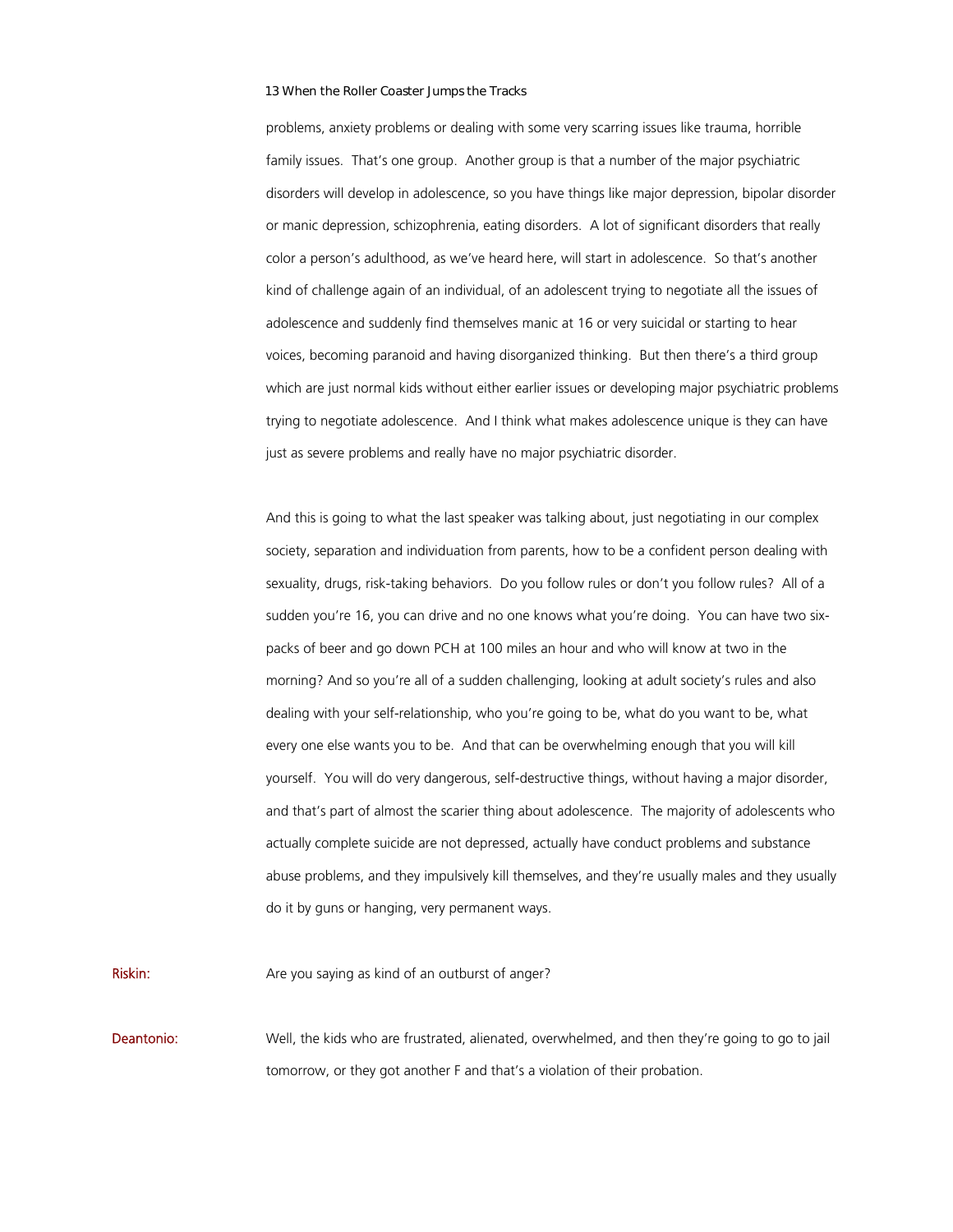Riskin: And they go over the...

- **Deantonio:** And it's usually a little thing. And they shoot themselves in the head or the hand. So I think what makes this period of time very challenging is you don't even have to have a major psychiatric disorder to make adolescence a very difficult, challenging thing. And certainly if you do, it makes it even more complicated, and just negotiating schools and peers and dates and do you go out and how independent should you be and how shouldn't you be, becomes incredibly difficult and challenging. And I've been running the in-patient adolescent services at UCLA since '87 and it's really remarkable. We have two locked in-patient units because you have this, as opposed to an adult unit, you have this incredible mixture of kids, some of them who are clearly severely mentally ill, and then some of them who look like normal teenagers, and why are they there? Yet they all need to be there. And it's a really remarkably heterogeneous group, which is very different from an adult psychiatric unit where most of the people should be having a major psychiatric disorder, mood disorder, psychotic disorder or something like that. You'll see an incredible spectrum in an in-patient adolescent unit.
- Riskin: Do you think that there's been a change over time, in other words, do you think that a lot of these disorders have always been there and 20 years ago they were not talked about or identified, do you think kids are under greater pressure today because we know a lot more about anorexia and bulimia, we hear about obsessive-compulsive disorder, suicidal behavior, and so on? Maybe all of that was present in the 50's and 60's. Actually, we were pretty crazy in the 60's, weren't we?
- Deantonio: Yeah, I think there is this "ism" of the here and now, especially in dealing with adolescence, it's always the worse now and it was always better before now. And I think it's a distortion. I think there are always new issues; it's different. There are different challenges – now kids have computers and can communicate in ways… there's always something new, but there were things in the 40's and there were things in the 50's. You have things in the 20's – you read about adolescence in the 20's that they were all going to go to hell because there was marijuana, automobiles and telephones that would corrupt especially women. So when you go back and look at people discussing – and it's always technology and youth will be the end –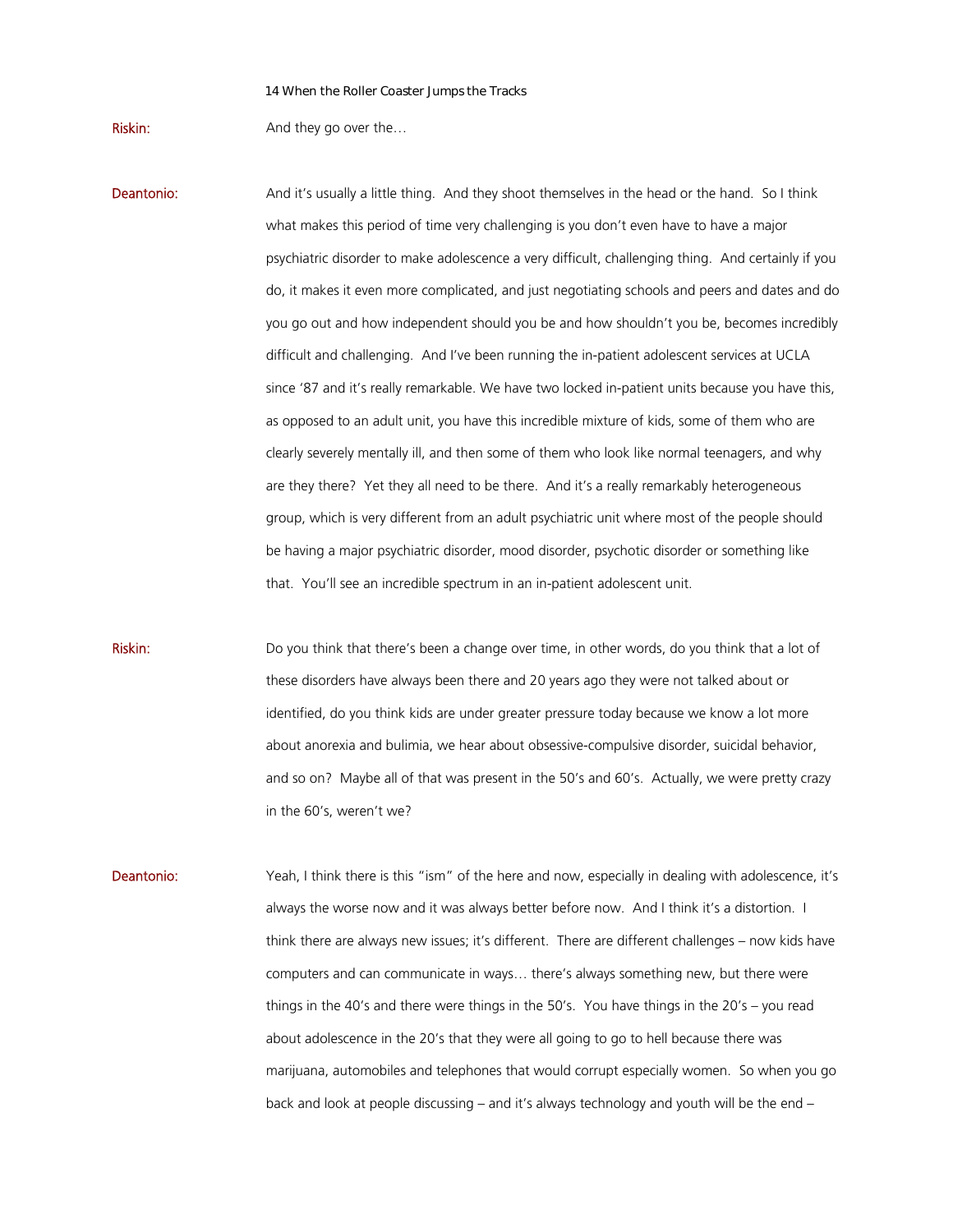Elvis Presley was going to make all adolescent girls nymphomaniacs – Frank Sinatra – so, no I don't think it's worse now.

Riskin: You know that may be true, but at the same time it does cause me, and may be I'm just getting older, but consternation to know the number of girls who are suffering with anorexia or the number of kids who have serious obsessive-compulsive disorder and pressure on them to be sexual at a younger and younger age, and maybe Gail you want to jump in here, because I know that – and talk about minority girls, too, because I know you've treated a whole spectrum, and what kind of pressures do you see young women facing?

Gail Elizabeth Wyatt: Well, I see more pressure today. I'm a sex therapist and a sex researcher and I think for all of the problems that we've talked about thus far, everyone has to walk through the door when it comes to sex. And there are so many mixed messages out there today, the pressure to be sexual too soon, and to be sophisticated as if youngsters know what they're doing and how to do it, is really distressing and really quite scary. I think I shared on the phone one young woman who was attempting to deal with it in her own way. She was an African-American young woman, 300 pounds, and fat kids are an issue. I don't think anyone in this room is not aware of how large young people are. They're huge. I went to a high school football game. I was asked to come and just look at the behavior of the kids in the stands. It was really scary that the cheerleaders were all 200 or more pounds and they had on the same little skirts that we used to wear when I was in high school – you know the little ones with the pleats. But they were all huge, and doing the same things, but lumbering. It was atrocious. Atrocious because they didn't really know what else to do.

> And this young woman was presented to me by her parents because she was so large and what she was choosing to do was hide her body. There's a lot of concern about image – and body image – and fitting the template of the blonde in blue, and as an ethnic woman this is what we call women who are blonde and blue eyed. The blonde and the blue is not an African descended woman. It's not a Latino, it's not an Asian-Pacific Islander woman or a Native American young woman. So if you don't fit, and if you grow up in a community that has a high carbohydrate diet, you're doomed. Because there isn't anyone, and particularly girls, who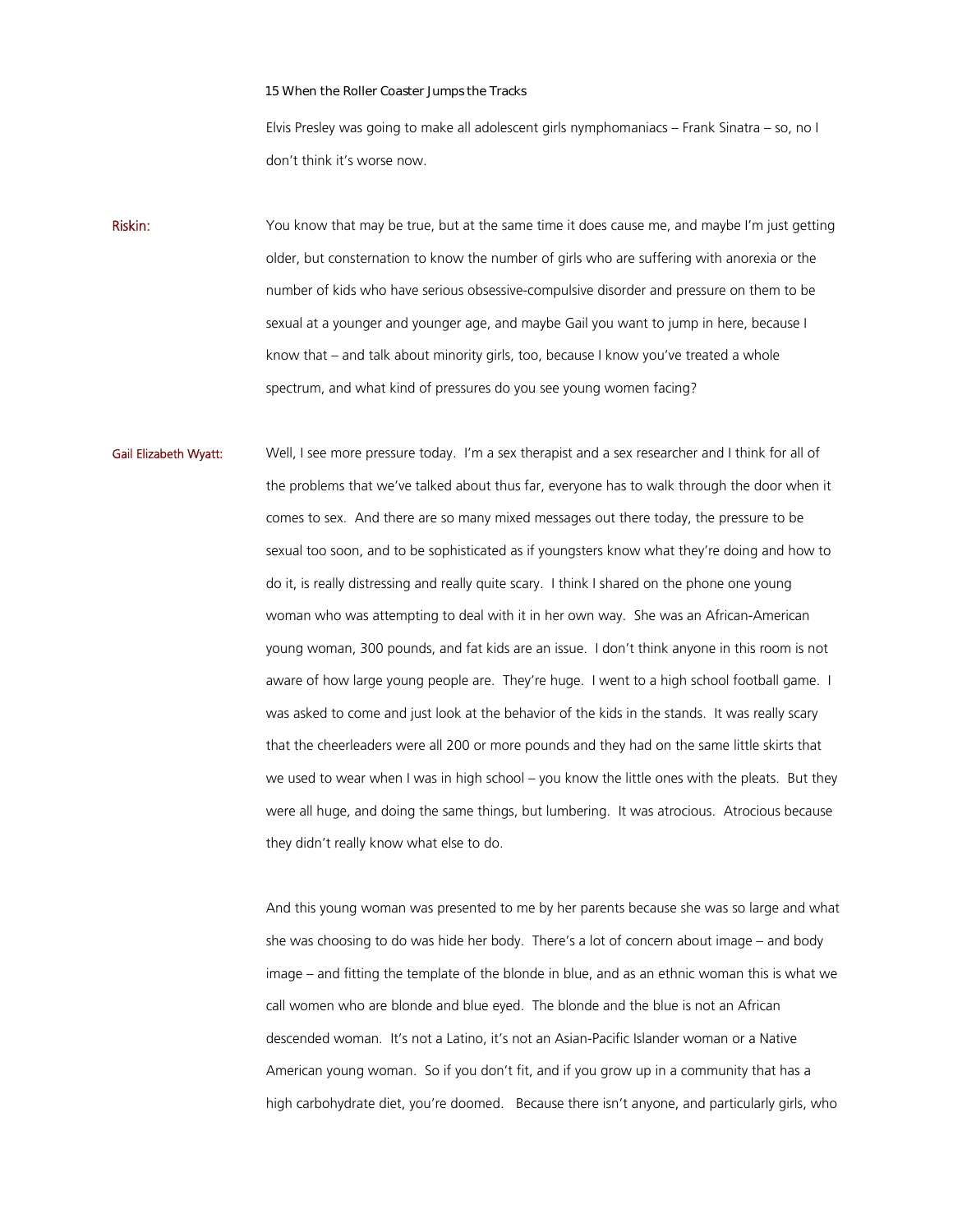give validation for an overweight ethnic young teen. So this young woman had decided to eat her way out of the whole issue. She was so large she was almost immobile, all kinds of health problems. And with therapy we were able to get to some of those sources of her unhappiness. First of all she had a long, extended history of sexual abuse. So, early in her life, decisions about her body had been taken from her by someone else. She wasn't able to talk about it, because in her home, as in so many homes in America, people don't talk about sex. You don't ask kids what happens to them daily, so she had no resource to tell, so what she did was to eat for pleasure, and this was her way of comforting herself. So she dressed like a hip-hopper to fit in at school, but she was really hiding the fact that she was overweight. She looked as if she had breasts; she really didn't. What she was was fat. And when kids are overweight they take baby fat into adolescence. So many times, to the adult male, particularly young girls look as if they're developing and they're quite mature, when actually they're overweight and that baby fat is very hard to lose when you move into adolescence. Without gym, without any source of exercise, many young girls today are lost in clothing that makes them look like boys. It can in many ways put off this whole issue of looking like a sexual object. So her depression and her sexual abuse, her lack of an image that she could claim, was literally destroying her ability to come out of adolescence with some sense of who she was.

And I think we have to attend to this in our society and our community, that there are many youngsters who really do want to connect somewhere, they want to be like somebody, but the only images they see are ones where women are dressed like men, or women are hardly dressed at all, or they're overweight or they're starving. There is no middle, there is no model. And particularly for ethnic women where their hips may be larger and their behinds are broader and their breasts are heavier, that's not valued in this society, and they're not blonde and they're very blue.

Riskin: As we're having this conversation, the irony is that Hollywood is preoccupied with teens. Preoccupied, I mean whether it's on television or in films, that that's the market the advertisers are obsessed with, and want to reach and connect to. And a lot of these kids are living a very lonely, desperate existence. And there's a complete disconnect between on one hand being sort of the focus of the, forgive the expression, vultures, the advertisers who want to suck them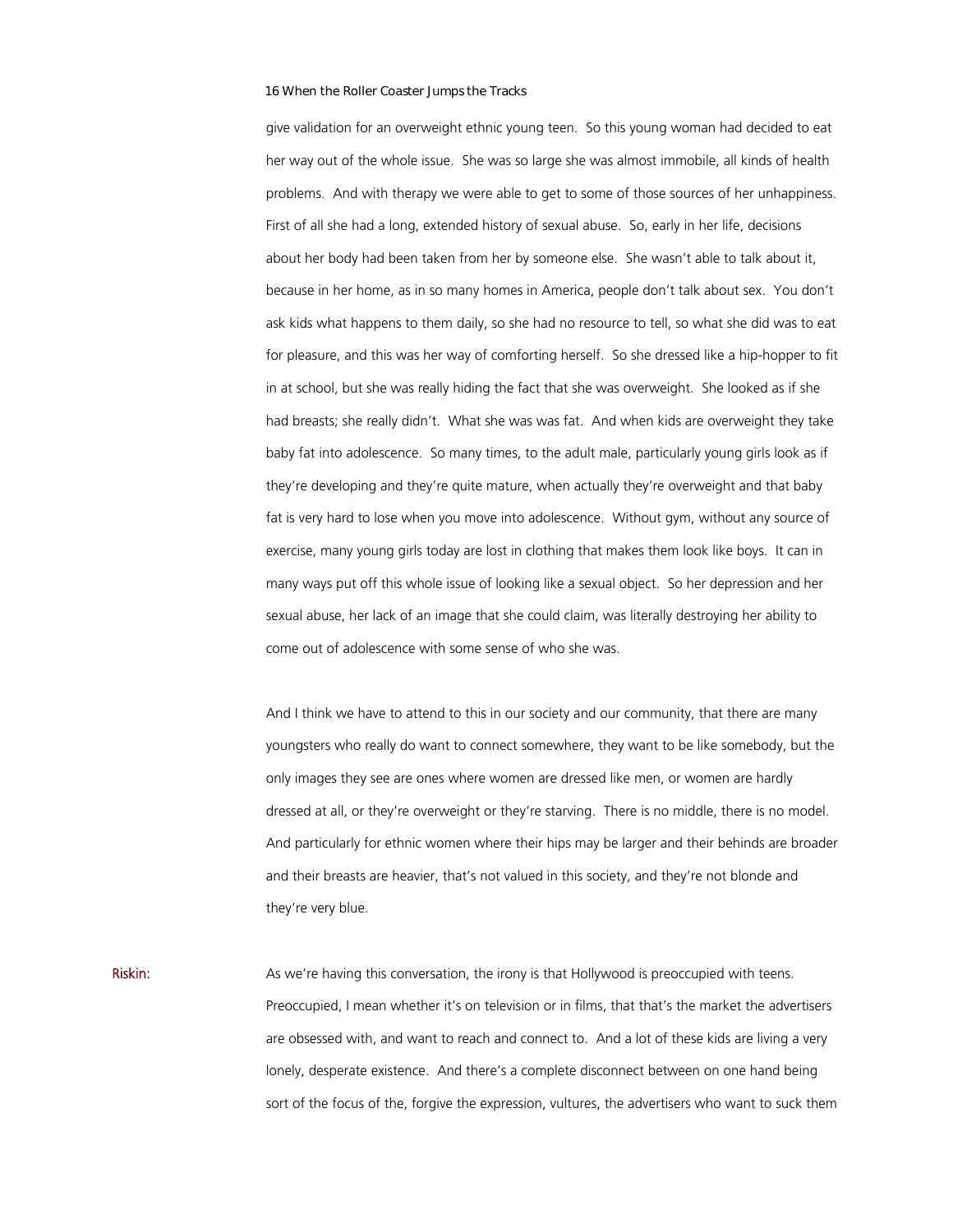in, and yet not understanding where they live and breathe on a day to day basis. One statistic that I have here is that one in five kids somewhere suffers from some diagnosable mental disorder. One in five. That's a huge number. That suicide is the third leading cause of death among teens more than some of the more obvious things. And parents are often clueless because, of course, kids hide all this stuff when it's happening. Ross, I'm sure you didn't want to impose on your parents after what you'd been through with your brother. But I'm just struck by this disconnect. I think maybe Dr. Pynoos you want to jump in here, you've seen kids suffer trauma and you deal with that on an on-going basis. Do you have any responses to anything you've heard so far?

Robert Pynoos: Maybe I can add another group to what Mark mentioned about his three categories. There's a group of adolescents—we're talking about very severe psychiatric illnesses. As you've heard, adolescence is a period in which there's a lot of trauma that actually occurs, and I would put that as another category. We've done surveys around the county and in high schools here, most parents, including middle class and upper class parents, wouldn't have the foggiest ideas about the actual experiences their adolescences have really had in real life. I know from my own daughter being in a coffee house in Santa Monica or someplace and having an altercation between some boy and somebody in her group, and somebody put a gun to the kid's head. Again, the boy that had a gun put to his head, told no parent, no teacher, nobody. They will tell on a survey; they'll let you know that things like that have happened. And the largest group of criminal victimization in the United States is adolescents – it's not young adults. The highest rate of rape, prevalent incidence of rape is between 15% and 20%. Automobile accidents, where there are 6,000 adolescents killed each year, imagine the passengers, imagine their friends. One can go on and on in terms of urban violence. It actually has an interaction to major psychiatric illnesses, too, because if you're homeless you're exposed to a lot of violence on the street. And we know that now for families of homeless, if you're using drugs, you're not only going out after your dealer, maybe even getting in a car accident, but you're on the streets where things are happening. And we've done surveys of kids in juvenile detention centers as to what actually the life experiences have been, how many friends they've had that have been lost and killed. Across the United States rarely is that reflected in most writings about adolescence. And the toll it takes, because the industry, as well as our society's interests,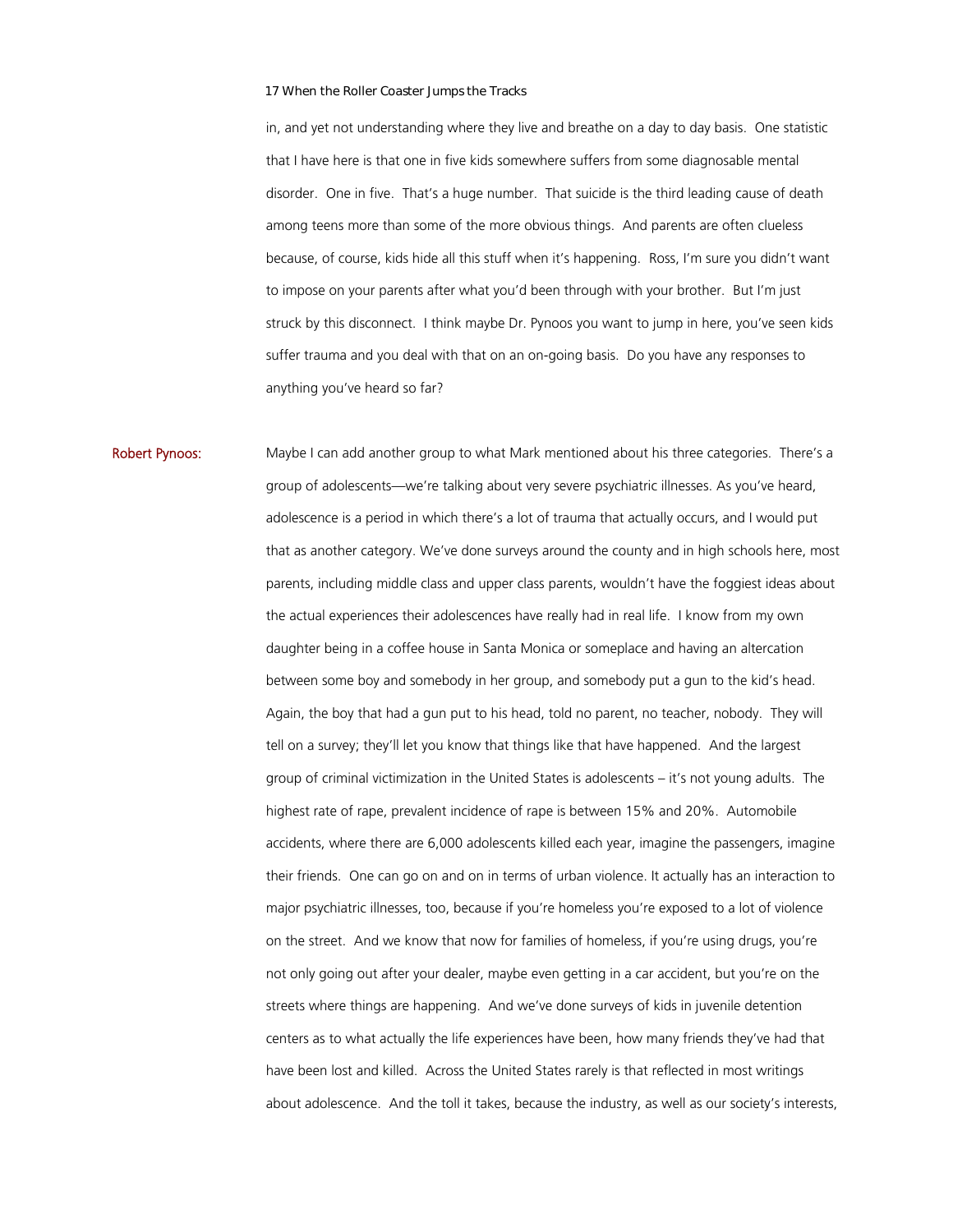are often on who's going to be the next violent adolescent. But that's actually a misplaced issue. Most of these kids become often withdrawn, quiet, depressed, quite troubled inside by the images and horror of what they've gone through that aren't necessarily going to be violent, aren't necessarily going to be a killer, schools aren't interested in them, media's not interested in them, mental health isn't interested in them. They're a very lost group in the United States right now.

The best example that I can give is of the journalistic literature, the media and others is that, in a society at large, is during the 1980's we went through probably one of the worst epidemics of violence in the United States because crack cocaine is a high cash industry versus heroin, and as a result of the cash, it needed guns to protect it. It introduced young people as runners. It introduced an enormous wave of exposure of adolescence in younger children to violence and the United States didn't provide them any services. There isn't a police officer, a fireman, a rescue worker or a member of our combat troops now that doesn't get a certain kind of standard of care if they witness a friend get killed or if they've been in a street in a situation where a gun's been used. But none of our children do in the United States. So you have to understand this huge epidemic and we rehabilitated none of that. And what do we know about them? We know that in scientific studies if you control for socio-economic, ethnic background, substance abuse in their families, criminality, all that, that their exposure to violence, the kind of post traumatic stress symptoms are very associated with academic failure, difficulties in school, high risk behaviors, you heard some like overweight, but high risk behaviors, substance abuse. So it has a real toll nationally, and we know that from academic schools where if we survey – we can go into a school like in Northwest Pasadena where we used to work – survey the entire school, find that 80 to 100 kids are most affected, treat them and they do much better in school. And they come. Every week to treatment. Along with their friends, but there have been no services. They've not had any place to speak about it. And we've not taken that as a national policy. And it interacts with major psychiatric disorders as I'm saying. They're now studies to show that bipolar disease – the course of it's affected by early childhood physical and sexual abuse, and in fact that there's often confusion about that in some cases. As you heard, lots of kids come into adolescence with terrible experiences as young children of sexual and physical abuse. They never get seen when they're children. When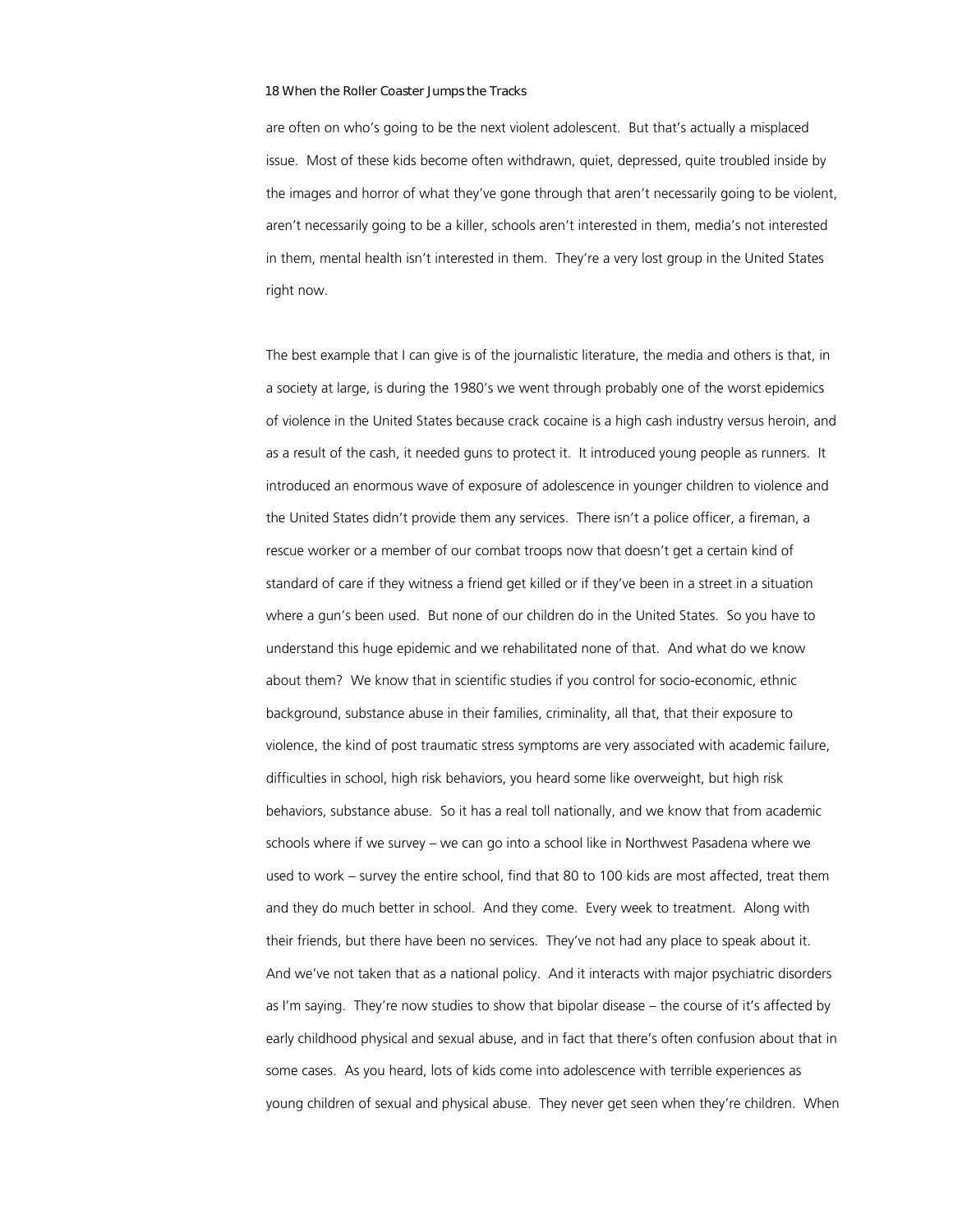they come into treatment it's because of behavioral problems, suicidal problems and other things, as adolescents, but rarely are we prepared to actually help them with what they went through.

Gail gave you a good example of what it means to actually help them. And there are myths within our literature and media about even simpler issues like if I asked all of you about Holden Caulfield. I would ask, what happened in Holden Caulfield's family? Some of you must know…. brother died from leukemia – it's probably the first story ever written in American society about the death of a sibling – his parents are off, absent at the grave site, he hates going there, becomes depressed. It's an extraordinary story of the depression that follows in a family after a sibling loss. But that wasn't how it was characterized. It was characterized as adolescent alienation. A real misnomer for what's on every page of the book. So we often mischaracterize real things that happen in people's lives, it reverberates in their family lives and adolescent lives as some kind of normality when we know now that it has real roots and real issues that need to be addressed.

And lastly, I study children dealing with danger; trauma is just a part of danger as an umbrella. Young children you teach to walk across the street. We know as parents how difficult that can be. Adolescents are learning to drive but they're also learning to make judgments about danger that's separate from teachers and parents and they use the peer group and they're very immature about that and they make bad decisions. The risk that you take as an eight year old and the risk you're taking at 16, they're still trying the same parameters, except the consequences are more serious. So learning about danger is normal, with great consequence across the world. And it's probably inescapable in some ways, but we need to know the consequences.

And the last point is that your media needs to know that trauma has a long history. Almost all the horror movies written in the late 1910's, 20's and 30's came out of World War I, the trauma of World War I, and of the returning, disabled, scarred individual being accepted back into the village across Europe. But the media portrayed that, almost knew it in the background, because they modeled some of their characters on that. You know, like the opera with a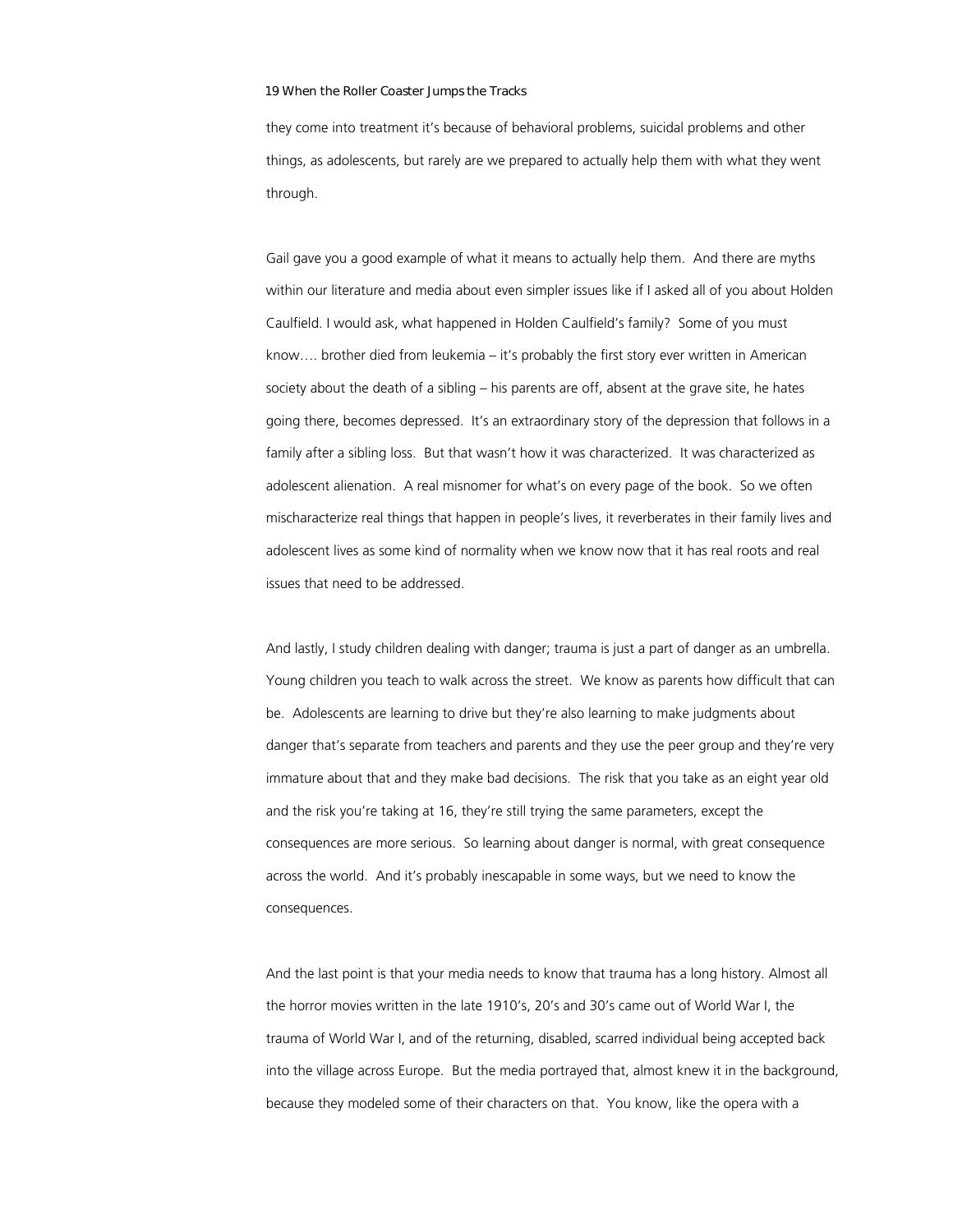character that has no nose was actually modeled on a World War I victim who had lost his nose. I'm just saying that we need to recognize, the last point, that media deals with these issues, but often not for the direct meaning of what those experiences are…

Riskin: Right, not head on. I know that Catherine has to leave. I asked her to come tonight anyway because I wanted our community of writers to see how she took her personal relationship with this young girl and turned it into a film. And I think everyone here wishes you the very best of luck and we will all come and see the film. She's on the talk circuit now. But what you bring up, and sort of what Catherine was… you're touching upon these children who are completely invisible basically, who are lost and who have been traumatized. Ordinarily teen life can be traumatic, but many of these children live in a violent neighborhood or have been victims of sexual abuse or some kind of trauma and there hasn't been the opportunity for them to get some counseling or to get found and so on. And then as they go through life they may get into trouble and they may get into prison. And I've spent a little time in facilities where teens are housed. I'm horrified frankly, talking to Dr. Arroyo here, because the minute they get into those institutions they are treated as objects, they are not treated as human beings. I've never been to a facility that's run by the county anyway, or the city, where these teens are given any treatment to speak of for whatever disorder they have, or any kind of counseling. I've been to some group homes where that takes place, but can you talk about them, that dark hole they find themselves in.

William Arroyo: Sure. I'd actually like to dovetail a little bit about what Bob Pynoos stated about traumatized adolescence. As some of you may or may not know, the foster care system, and certainly the juvenile justice system, is riddled… it's really comprised of a very large percentage of youth who have been psychologically traumatized. And detention facilities and our juvenile halls here in Los Angeles and our camps in Los Angeles, and really across the juvenile detention facilities across the nation, 50% of the girls have post-traumatic stress disorder. And 25% of boys have post-traumatic stress disorder. We earlier heard that in the general population of youth, one in five have a mental illness. In detention centers for youth, up to 70% of youth have a diagnosable mental illness. And many of them have at least a couple. And the boys – I work one day a week in a detention facility and actually just came from there today – over 50% of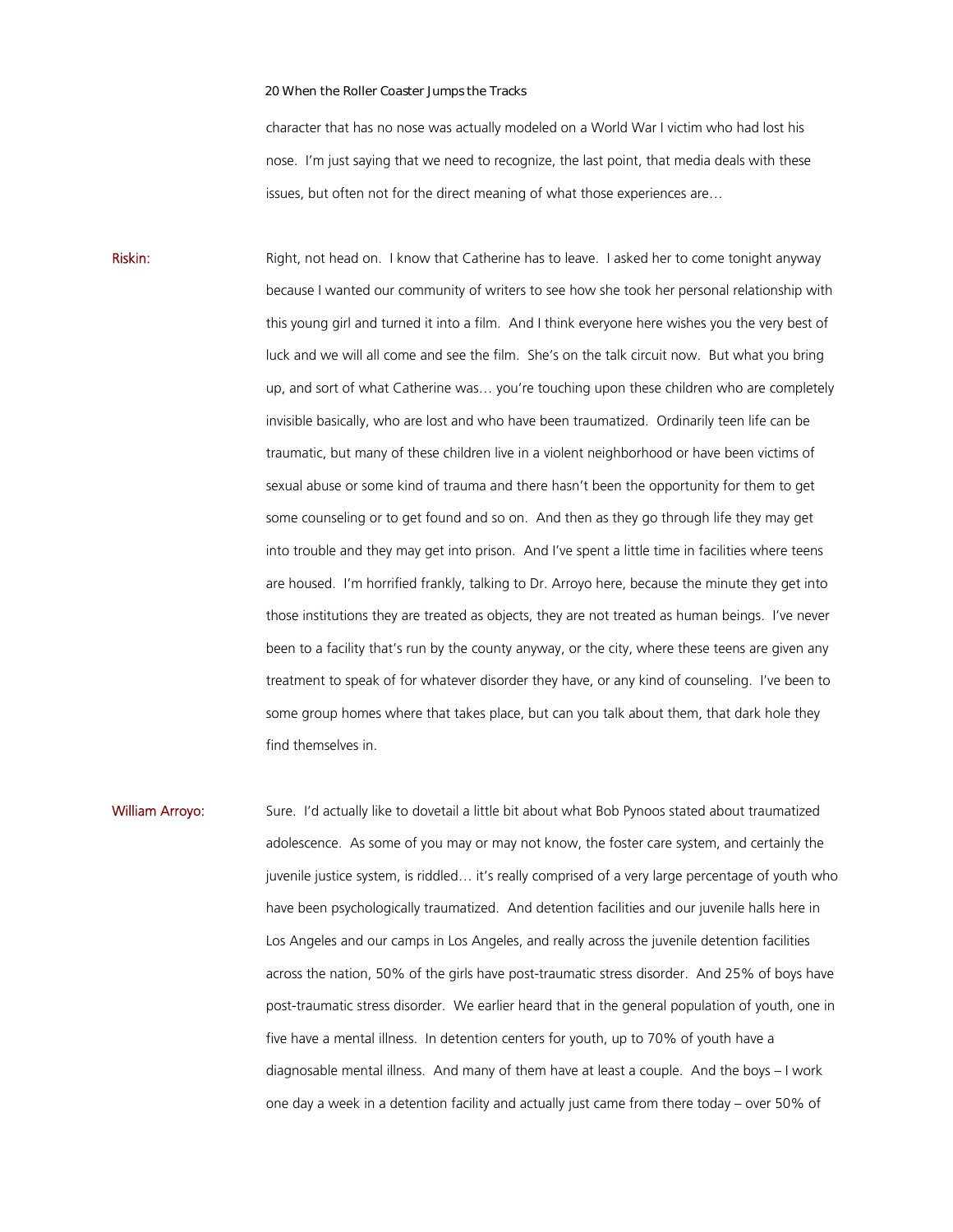the youth there have had problems with drugs and in large part that's how they end up in detention facilities.

And the overwhelming majority of youth who are in detention facilities are of minority backgrounds. There is a disproportionate incarceration of African-American kids for sure across the country, but also Latin-American kids. So the detention facilities are filled with minority kids who are often traumatized and have mental illness. And as you indicated, the services for these kids leave a lot to be desired across the country. Los Angeles, in fact, the detention facilities are under the investigation by the Department of Justice in part because the mental health services provided to these kids really leaves a lot to be desired. Many of these youths have the same types of severe mental illness that we heard about from Ross and we heard about Dan's son. And some have more mild. But there are many youngsters, like Ross reported and I've seen, hit their fists against the wall during an episode of mania, others out of frustration. Many, during the first few hours are suicidal and so that every detention facility must closely screen these youngsters who are incarcerated, especially those for the first time, because they're at risk of trying to take their life within the first 48 – 72 hours of entering the facility. Many of these youth come from backgrounds where they had no one like we heard Ross had in his family, or a father like Dan.

In fact, today I met with a young man who, 16 years old, who was desperate to meet with me, and I had seen him in the hallway once. And he began to say that he couldn't trust anybody, couldn't trust me, and most of all couldn't trust his mother. And he couldn't trust his mother because she abandoned him when he was three or four years old. And she was going to come and visit him in the detention facility last weekend and didn't show up. And whenever he thinks about his mom he becomes suicidal. And he then said that if he told me what has happened to him, that I, like his mother, would probably abandon him. So we have a young man who is suffering deeply and yet can't find the where-with-all to communicate his pain to another adult who, it's clear to me, he is longing to establish some relationship with.

Riskin: At the same time he's reaching out to you. I thought Antwone Fisher might not have been the most brilliant film, but I really appreciated that film and it reminded me of when I was a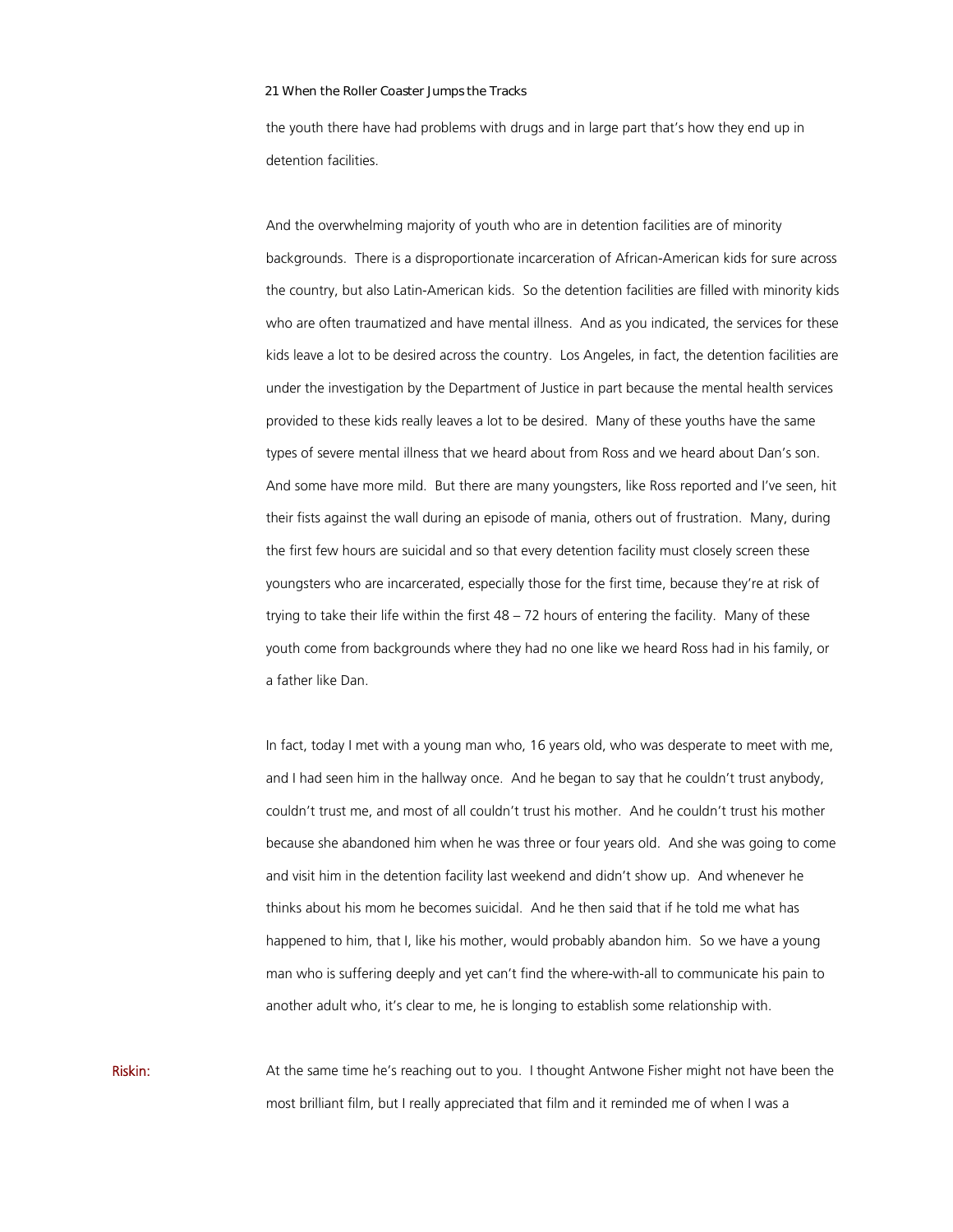psychologist of a woman that I saw who had paranoid schizophrenia, I think. After my first session with her I could just feel in the room not to talk anymore. I had said something that had really offended her in some way, but she came back the next week. But when she came in she didn't talk, and I didn't talk. I just knew not to talk. You just kind of feel those vibes – don't say anything. So we got through 45 minutes or an hour with not talking, that's very hard. And the next time she came back she said, "Sure am glad you didn't talk." She said, "I had a knife." Well, I don't think she would have used it, but she was letting me know, don't screw around with me. The trust is so very fragile on one hand, but on the other hand she came back, or he reached out to you. I am sure that there are a lot of writers here who are writing stories or would like to write stories and they have some questions. Mark.

Deantonio: One clarification on when you asked has anything changed in adolescence today. There's media, there's guns. But there is actually one thing that is really different, and it's this issue that the onset of adolescence is earlier now then it was before. And that is something that is different. If you listen to Catherine's thing about this movie, that shouldn't be about a 13 year old, that should be about a 16 year old, where 20 years ago it would have been about a 16 year old. And there is this pressing phenomena that the age of onset of adolescence which is considered the age of developing menarche in women and the age of men, boys being able to have ejaculations, that onset for both men and women has lowered from I think in 1900 to 17 – 18, and now it's 11. And the reason for this is not clear. It's not hormones in meat, because it's both males and females. I've talked to some pediatricians, the most reasonable explanation of why this has happened has to do with immunizations, that kids don't get serious illnesses anymore, because now they don't get chicken pox. They don't get measles, mumps. And because they don't get serious illnesses, somehow getting serious medical illnesses as a child delays the onset of puberty, maybe for some reason because they think you can't have a child if you're sick. So because kids don't get serious illnesses anymore, the onset of puberty is earlier. So what's happening is you're getting girls and boys at 11 or 12 who all of a sudden are developing sexually – my son is 13 today – I guarantee you he's developing sexually before my eyes – and they really aren't prepared to deal with it. You're getting girls who are really fully sexually developed at 12 or 13, and they feel sexual, and they're masturbating, and they're feeling sexual, and boys, too. And then they have all this adult media, but it's more relevant to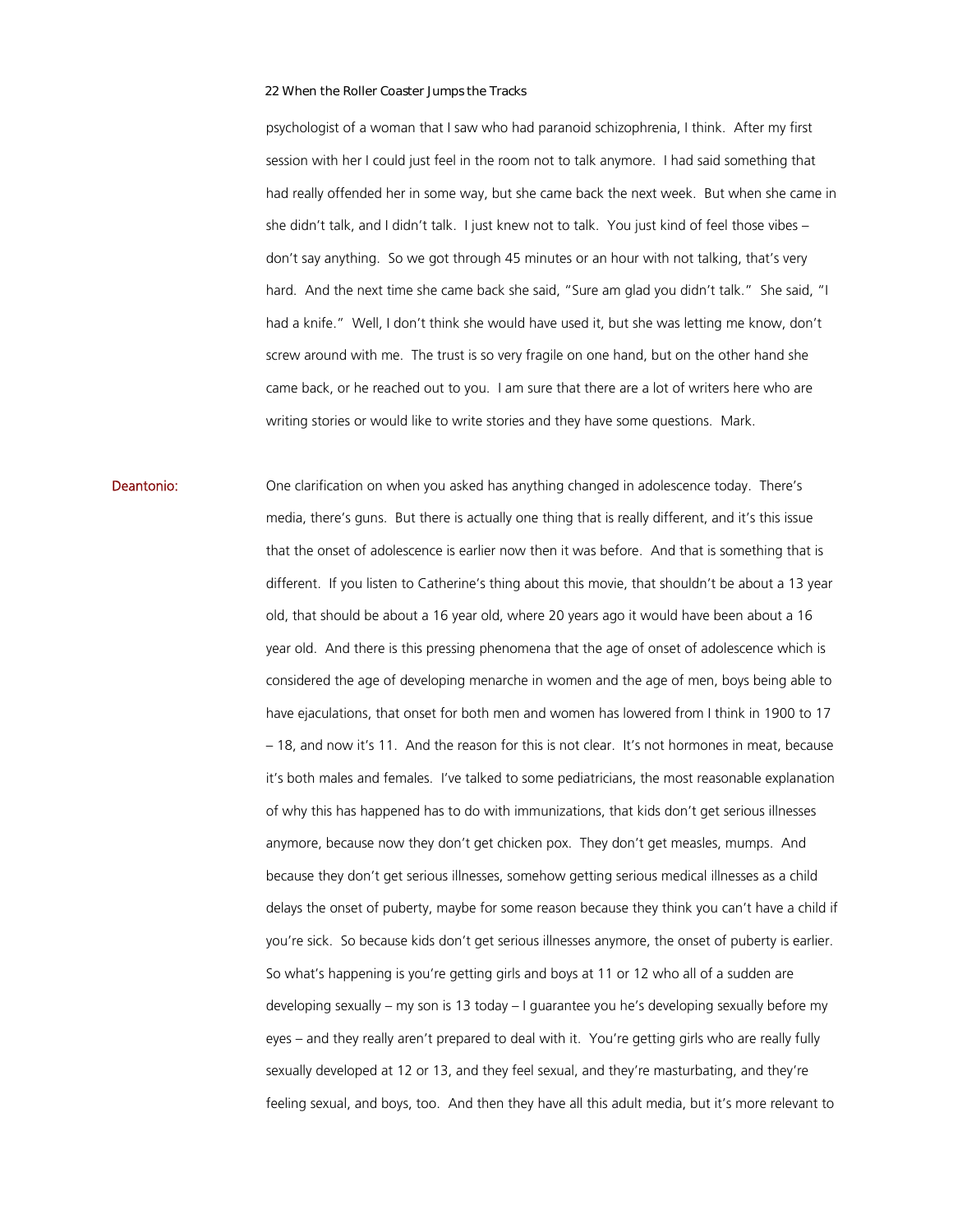a 13 year old who has all these feelings then it would have been 30 years ago. It just wouldn't have been that relevant. It would have been more relevant to a 16 year old. Many 16 year olds really can cope with sexuality and stuff just fine. But there's no 12 or 13 year old who can deal with intimate sexuality. None. That's the one thing – what's different now from the 60's, what's different now from the 20's – that is really different is that you've got 12 year olds who are really able to do what 20 year olds do and there is no way they're able to do it, and I think that's unique. And that adds to trauma…

## Riskin: And confusion. Gail.

Wyatt: I want to build on this because it's a really important point, I think, that Mark is making. Not only are kids becoming sexually active earlier and more confused about sexuality because of the programs that sort of don't have any boundaries, you know, you kiss girls, you kiss guys, you can just do anything. And it's very confusing to grow up in a society like this where there don't seem to be any differences between guys and girls. You know, it's sort of comforting. I remember my husband bought a purse in Italy when my son was six and we had to spend the whole vacation explaining why did daddy have a purse. It just didn't fit. We don't have any idea of how confusing these things are. But the other phenomena that Mark was moving to was that the partners of these 12, 13, 14 year olds are adults. You see adult men and women preying on these young folks. And I say women because we often hear of the adult man preying on the young 12 or 13 year old little Lolita. But what we don't hear about is your best friend hitting on your 9, 10, 11 year old son and wanting to initiate him into sex early, because he's vulnerable and extremely interested in ejaculation and what have you, and exploring his body. And that's the hardest thing for us to get, is for a man to admit that he was initiated too early into sex. Hardest thing to report is sexual abuse in men. And I was one of the first, I must tell you, in 1984, to publish one of the first papers on the prevalence of child sexual abuse. And I've been working in this area for the last 30 years and let me tell you, the rates in men are increasing. And they may have always been there, but the rates in males are increasing. Now to one in four, whereas it's one in three in females. And that all of the perpetrators for males or females are of the opposite sex. So it is an issue of predator-ship that I think is moving with early sexuality that I think is complicating and confusing our youth.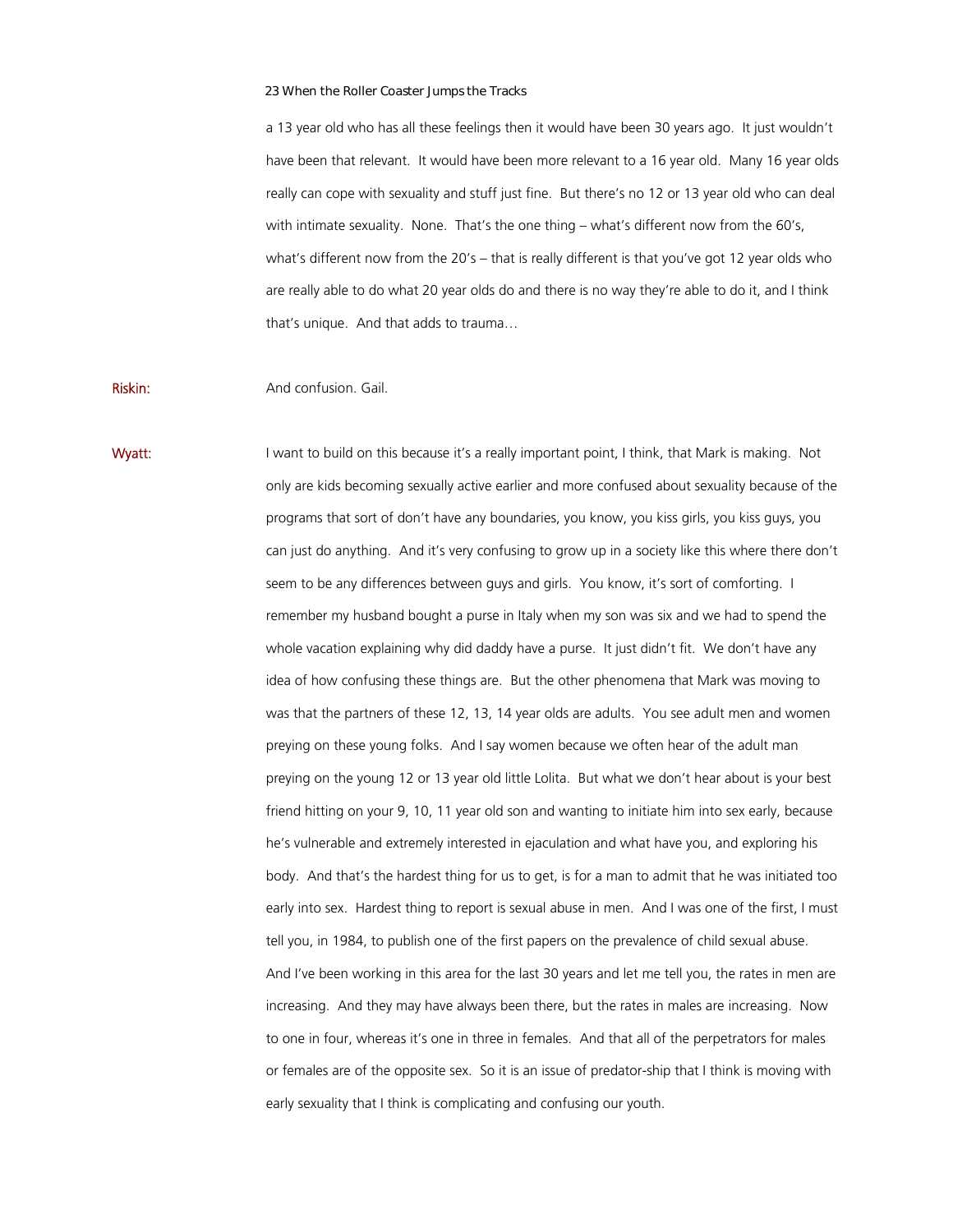Szabo: I always say in my speech, we may never be able to change the causes of mental health problems; the only thing we can do is change the way we deal with those problems. What we've done tonight is identify thousands of intricate ways of how these things can develop, where they develop from, what young people have to worry about, what they have to focus on. Mental health problems can develop from biological imbalances that we spoke about, but they can also develop from societal occurrences that we spoke about, of sexual abuse, of physical abuse, of rape, of money situations, of living situations. I've spoke to a little under 40,000 young people this year, in areas of Queens, inner city schools, to the private schools where everyone is going to an Ivy League school to the middle of the country to the coast, everywhere. And the reoccurring theme in young people everywhere is they are extremely comfortable talking about things that they think are normal. They have this theorem that it's okay to be yourself, as long as there's somebody else like you. But as soon as there's no one else like you, you're not going to talk about it; you're not going to express yourself. And that's fine, that's how you develop friendships, that's how you develop relationships. But it becomes dangerous when you have the thought that you don't think anyone else has, because you're not going to talk about it. So young males, they'll go out, they'll talk about girls and sports and music, and young females, they'll go out and talk about whatever young females talk about, and they're very comfortable doing that. And they will sacrifice their most important thoughts, feeling and emotions to talk about things that they think are normal.

> You have over 66% of young people with substance abuse disorder who also have a cooccurring mental health problem. Young people don't feel like talking about their issues is an option, so they will turn to drugs, they will turn to alcohol, they will turn to sexual promiscuity, they will turn to violence, they will turn to cutting themselves. In every state in this country, I've yet to meet one young person who isn't either cutting themselves or knows of someone cutting themselves. They will turn to negative forms of expression before they even know positive forms of expression are out there. We may never be able to change the causes of mental health problems. The biggest way to change the way we deal with those problems is to provide positive examples. Is to show them the outlets that are out there and is to change this stigma that exists and to let young people know that they're not alone. And to take all the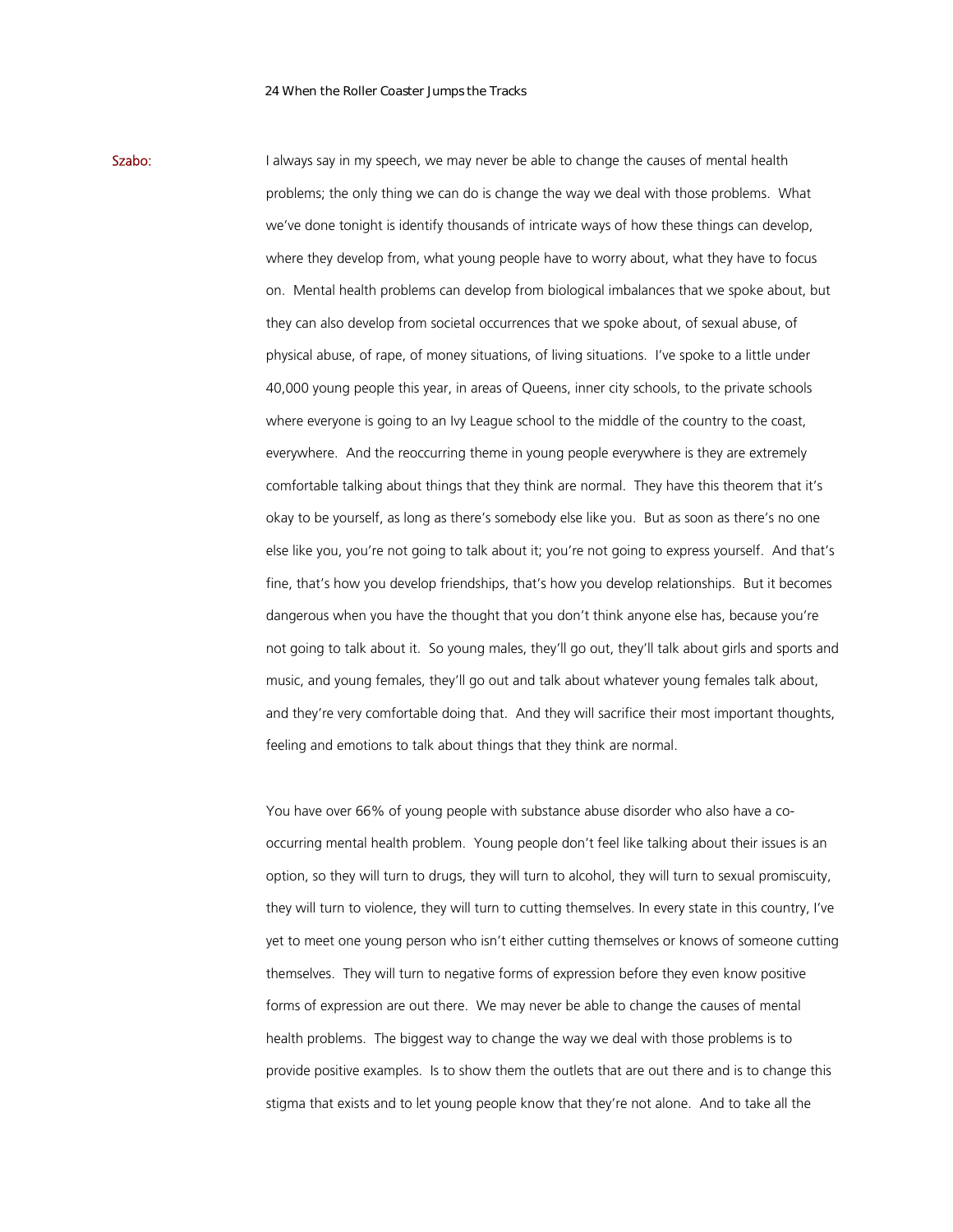issues, all the causes, all the horrible things that young people see and provide them with solutions and take away the stigma and help them feel more comfortable with themselves and their emotions.

Riskin: Very good point.

- Audience Member #1: I'm always so concerned when there's a traumatic event in this country. There have been many of them over the years and it seems like the newspapers and magazines always say "Why is this happening?" And it seems that what they come up with "Well, there's a presence of guns in these peoples lives, or in the case of Columbine, they were just alienated." And I'm thinking, are we talking about – and this is for anybody – because I really, really would love to know what the experts and doctors are saying what this is all about. Is this mental illness, is this abuse at home that has turned into a rage that these young people are going out to kill, or is it simply adolescent alienation?
- Deantonio: I think these different episodes have different causes. In some of the cases some of these adolescents were really psychotic. The one in Oregon where he killed his parents, he had bombs throughout the house. Sounds like he's schizophrenic and he wasn't in school one day, they took the guns away, then he came back the next day. One kid, there was a *Frontline* thing on PBS, that kid sounded really disturbed. The biggest thing about that that just blows my mind is these kids made 50 bombs in the parent's garage, and the parents didn't know. That to me, it's more in that case, the lack of parental involvement, so I think there can be different things. I think that's more adolescent alienation and family… I don't know if there was abuse going on – but no one was talking. These kids were making large amounts of bombs in the garage of the house where the parents are all the time. For like a month, and no one knew. So to me it kind of underlines this thing of getting adolescents – what you're talking about, getting them, challenge them to talk – about what's going on. You know, adolescents get disaffected and they feel estranged, and it's always a challenge for adults to not be the enemy, but to have some adults be part of a dialogue with the kid because kids get estranged and they do really crazy things.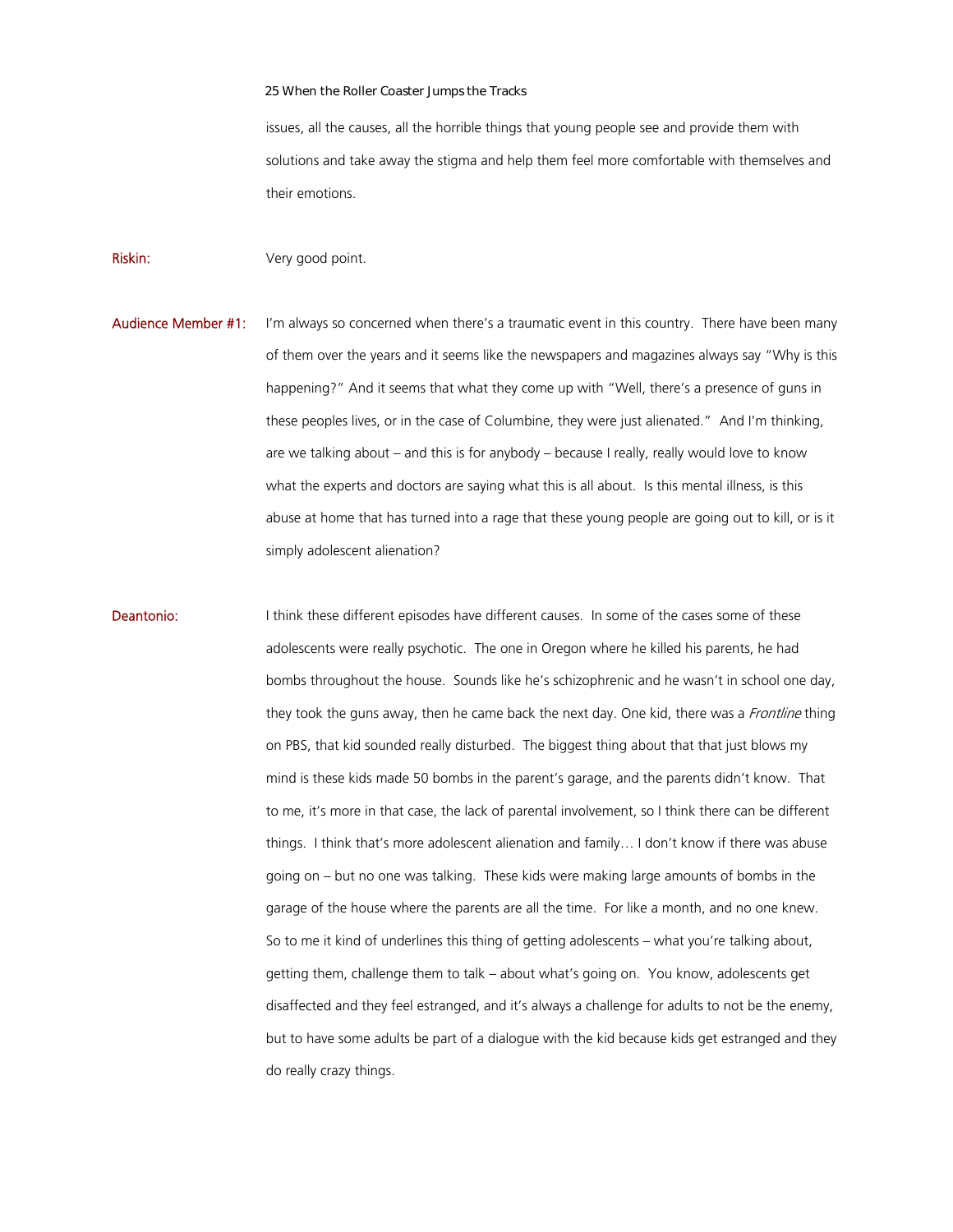- Audience Member #2: I'm currently working on a project for Fox on the Dartmouth murders, which as you know concerned two kids who randomly killed two Dartmouth professors. Now, we've talked a lot about all of the different manifestations of mental illnesses, we haven't done a lot of talking about the recognition of those symptoms. And the big question that always happens after a Columbine or after a Dartmouth is why didn't we see. In the case of the Dartmouth kids, these kids were the children of hippie parents who wanted to raise their kids in a free and open environment, an environment that was not inundated by the media or by the high pressure of city life. These kids were honor students, these kids were well liked, these kids were presidents of their class. And yet, obviously something was terribly, terribly wrong. And what I'm asking is, I think what Ross was saying, was really true. We could list mental problems from here to Casablanca and it's not going to mean anything, unless we can start dealing with how we can identify and see and grasp them before they explode before our eyes.
- Arroyo: Yes, this is really a multi-faceted problem. The thing that first comes to mind is stigma. And I think stigma for adults is different than for youth. I know in working with the population that I work with, the last thing they want to be is what they refer to as a "mental." So they don't want to convey to anyone that they might be so different that they need special help because they're loony or crazy and so forth. Secondly, there is the whole business about public awareness; educating the general public that I think Ross has alluded to a couple of times. And then of course there is educating those people who spend the most time with these kids in addition to their parents, of course, are people in the educational system. Why can't they detect some of these problems earlier? Well, as you may well know, there are actually a number of laws recently passed in other states – almost in California, but not yet – that would preclude any person in education from suggesting to the parent that the parent should get their child evaluated for medication for mental illness. That will happen, and there is a bill in Congress pending along those lines.

**Riskin:** Who's supporting that bill? Arroyo: You know, I can't tell you. But if you're interested you need to call Boxer and Feinstein and tell them really to vote against that. But what that does is it has a chilling effect on educators in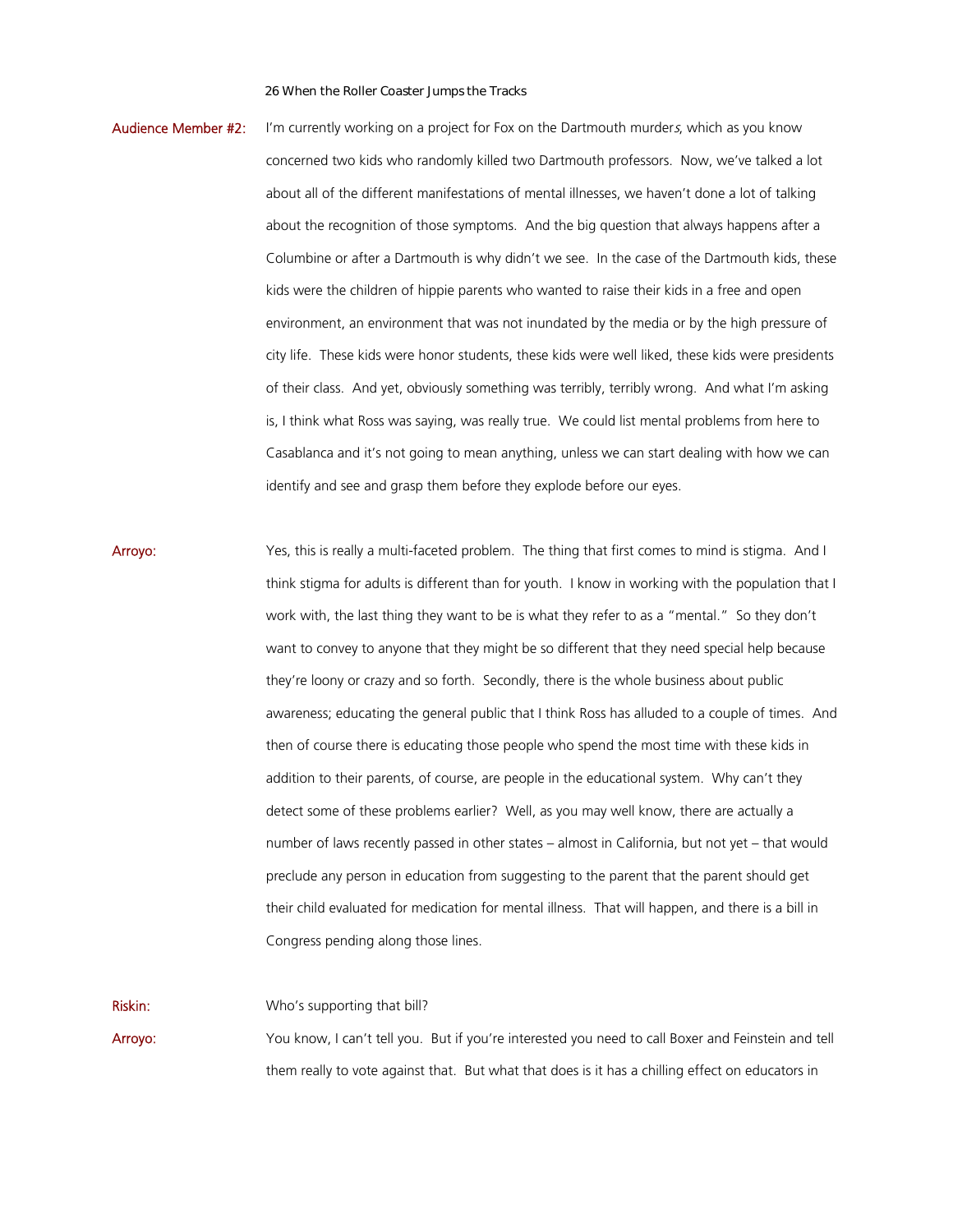terms of trying to assist the youth that they're trying to teach and help society raise to become productive citizens.

Riskin: I was thinking of the case up in Santa Barbara, if some of you may have heard about it, because this is the son of somebody who is a well-known director in television and a close personal friend of mine. His son was bipolar and he was way out on a limb and he was hypersexualized, he was trying to have sex with anybody he could get his hands on, he was driving wildly, and of course, ultimately, he drove down Main Street of Santa Barbara yelling "I'm the Angel of Death," and mowed down four people and killed three and permanently wounded the other. But what struck me about this, certainly the trauma for the family of having had the hope that this young boy would be able to stay on his medication and be all right when he went to college and he wasn't able to and so on, but what struck me was that in his dorm for weeks, odd behavior, strange and troubling behavior, none of those kids, nobody in that dorm said "This young man needs help." And of course that startled me except when I thought back to when I was in college and my suitemate – we shared a bathroom – was having an emotional breakdown. She was becoming more and more reclusive. She wouldn't leave her room, wasn't bathing, wasn't eating. And it was as if it didn't exist; we just moved on. I think finally she got some help and had to go home early. But it's not just young kids; it's more mature young people, and even maybe adults.

Wyatt: I think that when a youngster is an achiever, popular, good looking, has good manners, we tend to stereotype those kids as kids who might be a little quirky, but you know, they're okay. When a kid is poor, when they're an ethnic minority, I think that the tolerance level for their kinds of problems are much less than there would be a middle class kid. You're talking about kids in a middle class kind of setting who somebody should have picked up. I think if they had been minority kids, someone would have. They would have been in juvenile detention camp much sooner, and that's why everyone was so shocked, we were laying bets on who the snipers were in D.C. Everyone said those are not black people. Those are not black people, we just know it, they don't do that. And when those guys, you know the older gentlemen, we said "Oh, my god. What is happening?" This is not the scenario. So I think we can't overlook that, that there are clusters of behaviors and there's external appearance that we excuse. These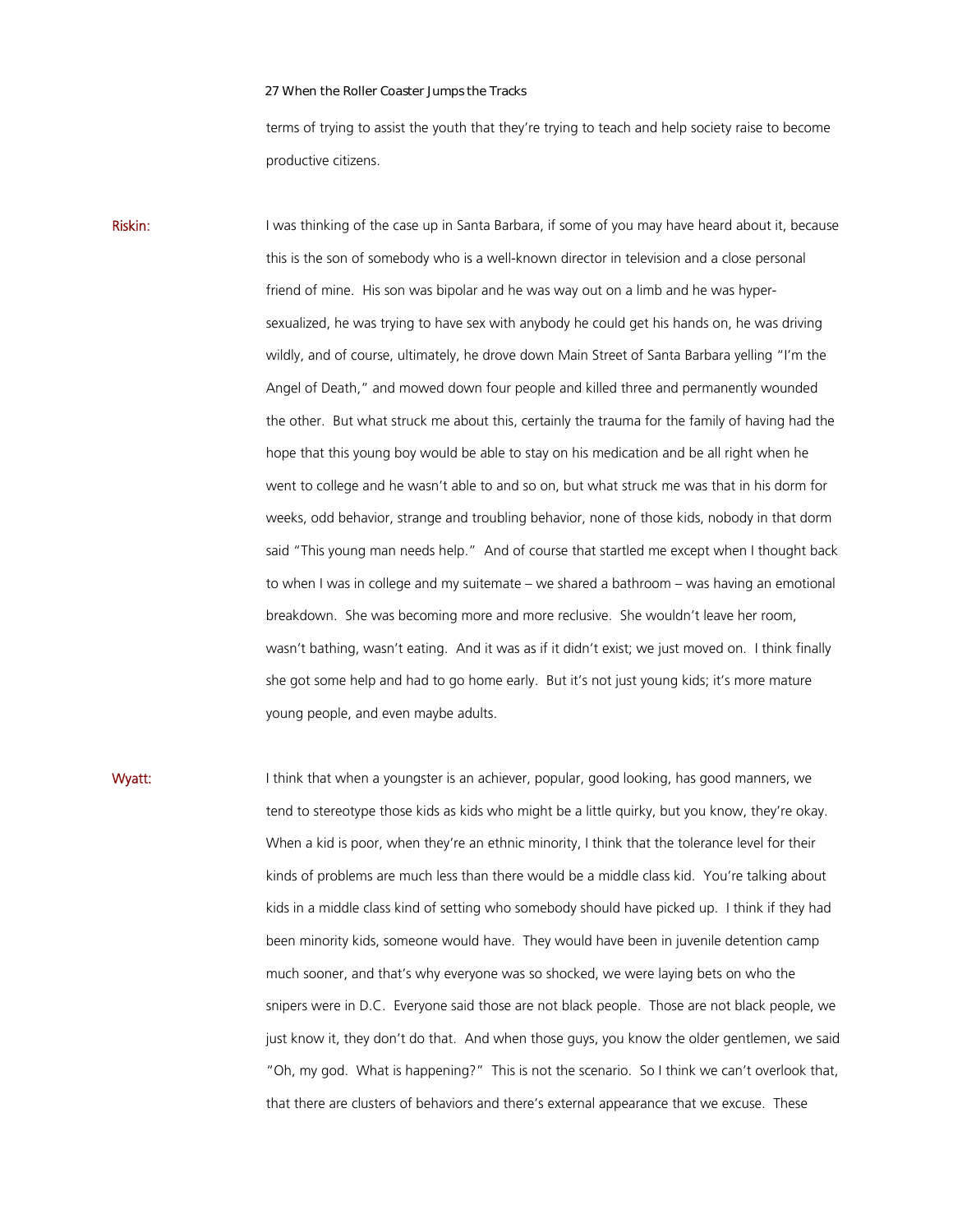were strange kids in Colorado, very weird kids. But because they were from middle class homes – you notice you never saw the parents? Never saw them. They were never interviewed. Now you know if they had been a poor kid in the inner city, television would have been all over, watching them, every minute.

Riskin: They probably had flanks of lawyers. 1, 2, 3, 4, 5, 6 – okay, in that order.

Audience Member #3: I'd like you please to address the issue of all of this depression as opposed to sadness, things that make you verifiably sad as opposed to something that can be treated with medication. And the second thing is to the factor of religion in this. Because if you have somebody who is suicidal who has been taught to believe that the afterlife is better, does that enhance the direction of suicidal gestures or is there a way to nullify it? How do those things come into play?

Riskin: Does anyone want to take that one?

Wyatt: Suicide is a sin for religious people. There's no connection between your spirituality and your religiousity and your tendency to want to be suicidal. Actually, the more religious you are, you're supposed to stay on this earth and do God's work. So, no, I don't think it's religion that's pulling it.

Riskin: Okay, next question.

Audience Member #4: Seems to me that the only difference that I could discern between high school and college read by behavior, is that high school seems that the tendency is towards the group whereas in college the social cliques become different. I'm wondering, Ross, if maybe in your course of speaking if you've maybe addressed how to become more of a community to prevent what happened in Santa Barbara.

Szabo: Well, in colleges it's a little bit more difficult because as you said there are cliques. But there are definite ways to address it. What I'm working on right now is a lot, but we're working on a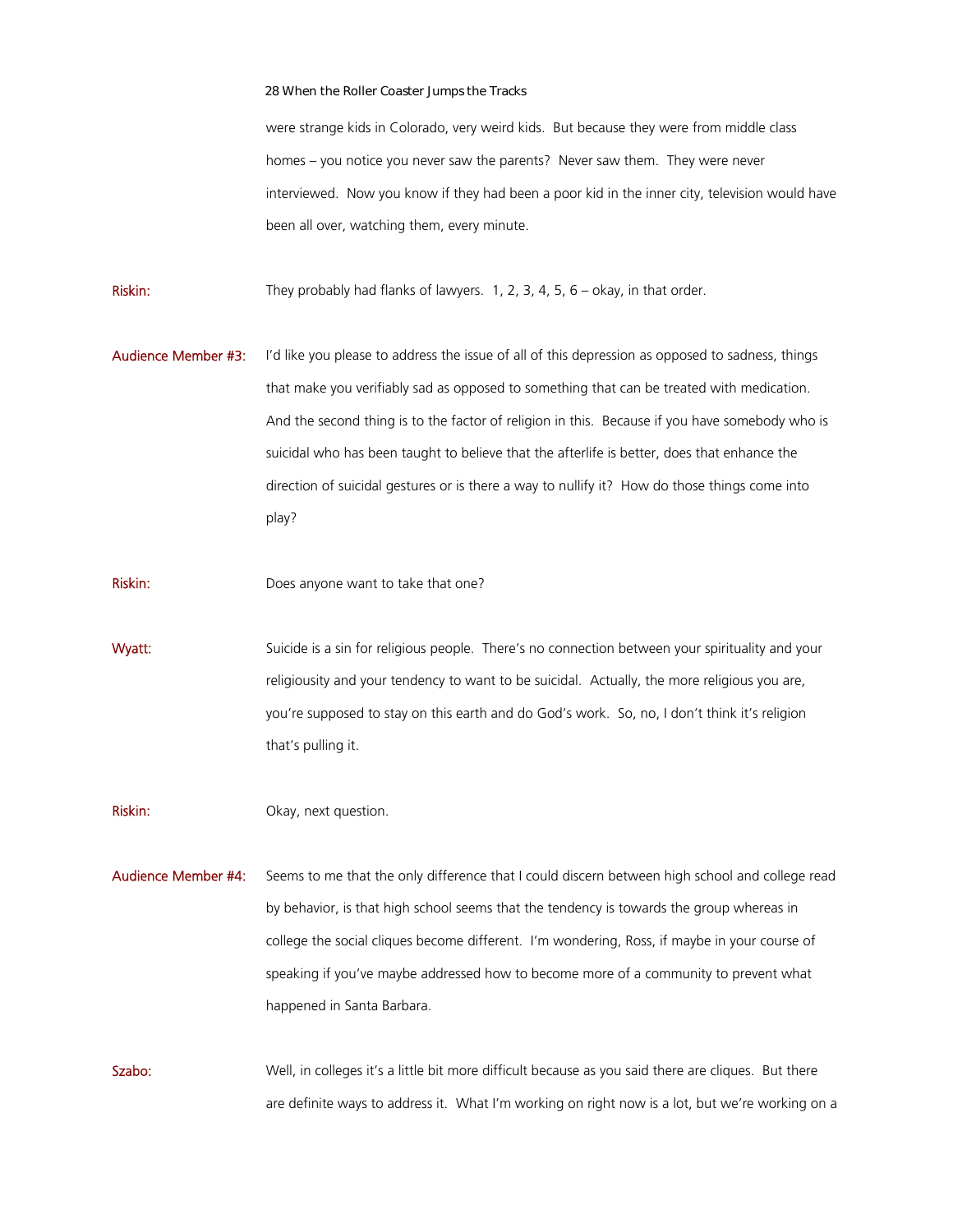high school program to open a sense of community and then I'm going to be touring the country with *Cosmopolitan* magazine and speaking to colleges around the country on health issues and I'm going to be speaking about mental health. One of the biggest ways – and people always look at me differently when I say this – even in the Greek community there are cliques. In the Greek community there's diversion and people are talking, so right now – I'm specifically targeting the Greek community through Baucus and Gamma – I'll be doing a featured speaker session at their conference in the fall – and we're starting slowly with the Greek community. And one of the biggest problems with mental health is starting slowly and finding a way to provide a sense of community. In a capitalistic, individualistic society a sense of community isn't cared about. At a college where you're trying to get a better grade, a better internship, a better job, it's tough to be open with your emotions, your thoughts, and your feelings because that's vulnerability for someone to say, "Okay, well, you're crazy," but I still have these thoughts and emotions. So I think it's definitely something that needs to be addressed. It's definitely something I see in every college. And the country is again that almost fear of being different, almost that fear of having those thoughts, feelings and emotions. And I encourage everyone to try and start things on their own college campuses or where they graduated from, I firmly believe that every single person in this country can play a part in taking away stigma, or opening a sense of community. So it's definitely something I see and it's something we're starting to work on, slowly. Right now counseling centers on most colleges aren't adequately prepared for the young people that have mental health and emotional problems. And a lot of young people aren't open to the idea of seeking the counseling center.

Right. Even to go away to college for the first time if you, you know, can be very traumatizing and it's overwhelming, a whole new environment, are you going to make it or not make it. Next question?

Audience Member #5: Dan, you talked about your son being schizophrenic. I was wondering what was the first sign that showed you he was schizophrenic? Were there episodes before that or did it just hit him at a certain age?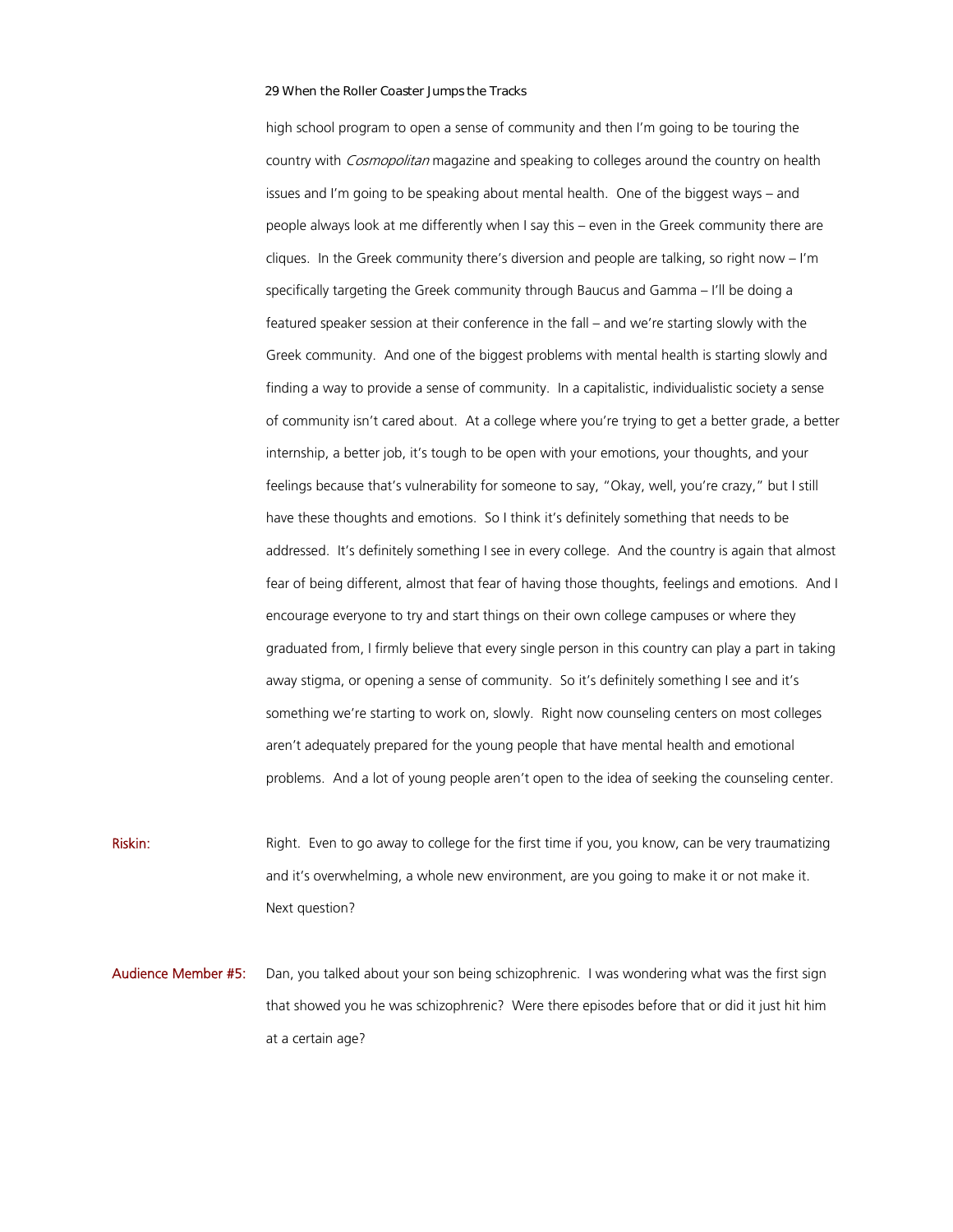Weisburd: Who knows, you look back you can find all kinds of things you should have looked at more seriously. What was masking it for me was his great success in all the measurements that people would hold up. My son was in a very advanced pre-school and was doing fantastically. And when he started kindergarten he started twisting the hair on top of his head and became a perfect bald circle. And they immediately got him to a psychologist who did a work up on him and they decided that his intelligence ability went off all of their measurements. So they put him in a highly gifted class and he became the best of those. And from that point on he was flying independently. What caused it to happen in my boy? I've been donating years now of my time encouraging brain research. I stopped making speeches around the country, but I made hundreds of speeches where I said, "I've had the privilege of looking at the book of knowledge about the brain and it's mostly empty pages." Why there has been such a reluctance… for me there's no national will here to address our biggest problems. We solve problems in distant lands through violence. But the stuff that's going on in our own heads – and as a veteran who has seen some of it  $-1$  can tell you the kids coming home are not just the one that made the front page of the  $\angle A$  Times. It's almost impossible to reintegrate into a socalled normal reality. They give a good name to it because you can bill against the name, posttraumatic stress disorder now, but finally you can bill against it so good people who have studied it somewhat can try to help somebody. But unless things are billable in our worlds, we tend to cover them up until they explode in our face like the kids at Columbine. Or, I've been filming in jails now, with real prisoners, about suicide. And, you know, I thought  $Oz$  was the greatest thing that ever hit the screen until I got into the real jail and realized it was very sanitized. But finding early hints about things – maybe at some point we'll have tests that can truly tell – but as far as I know, no one has them at this moment.

Riskin: We have a question there, and then Sharon and then Brenda.

Audience Member #6: I was confused earlier by this point. Dr. Arroyo, you were saying that the young people don't want to be stigmatized as "mental," but I thought that someone was saying in a couple of cases that the students liked when there's the opportunity they do like to take advantage of mental health care. Now are they making other students aware that they're walking in to use the resources? That's what I'm curious about.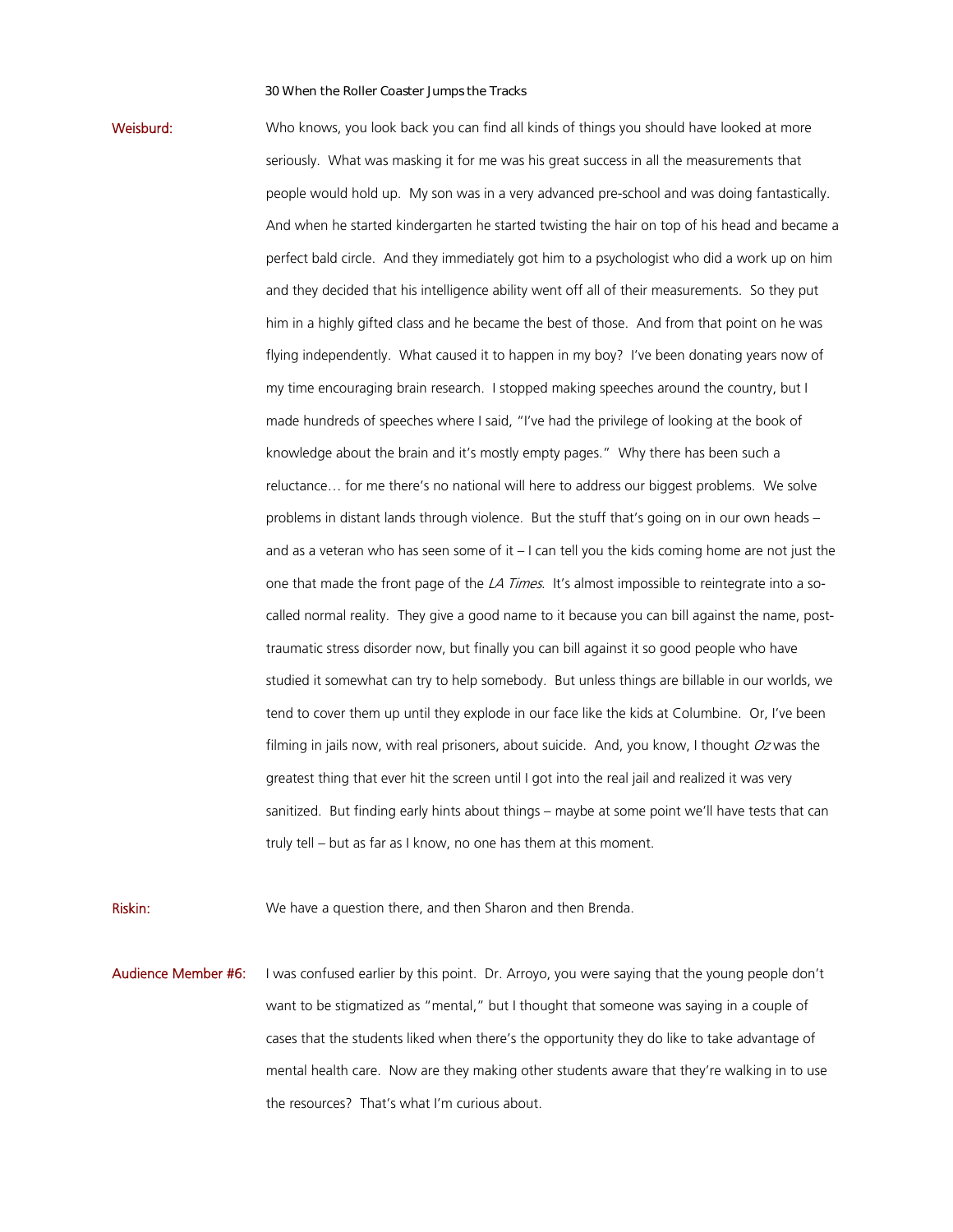Arroyo: You know I think that the image among youth in our country of someone who is mentally ill is not an image that conjures up, you know, "I want to be just like them" kind of thing. If anything, it's "I don't want to be like them." And youth with mental illness are often ostracized not only by their peers but by their family as well. We work in large high schools – we're in about 41 high schools in Bosnia doing the same kind of work. First of all, we don't have a very major public mental health attitude in this country at all. Public mental health doesn't exist until terrorism sort of put it on the map again, so we don't really go about things systematically. Even though we have depression days and others, few children are ever screened. Fact is that almost all the shootings, I would say, at Dartmouth, too, you won't really know the inside of the mind of the people. But you could have taken the kid at Springfield to a psychiatrist, but if you had given him a depression scale and suicidal questions when he was taken and apprehended at the police station, he would have filled it out, he would have endorsed it right there. What we don't do, even about depression – because most adolescents in our high schools actually answered questions fairly well – we don't follow-up, but we don't do the next steps. I get involved with all the large school shootings with programs years after. Almost all the kids are in treatment. Nobody cleared guns; nobody cleared bombs from anybody's house. I've never seen a media production that has a kid screened for depression, has a therapist speak to them and the family, and clears the house of guns. There's no public health attitude in the United States to do that. Forget your views on guns or whether you should have them or not. There are high-risk circumstances. I know of people who work with Veterans Hospital, who won't treat a combat soldier unless they clear the environment of guns. So we have no public mental health principals by which to ensure safe life, even as we identify and treat people who might be going through a very serious time. And we don't certainly do that with youth. Youth actually fight it, but they'll accept it, it can be done.

> And what I was saying is that these high school students – you're talking about some adolescents who are vulnerable to psychotic disorders where they're not going to be able to participate at that point. But these are kids who don't have psychotic disorders who have pretty disturbed behavior, who know things have happened in their lives that are serious. You screen out in high school, they come to the class. It's not stigmatized because they're there—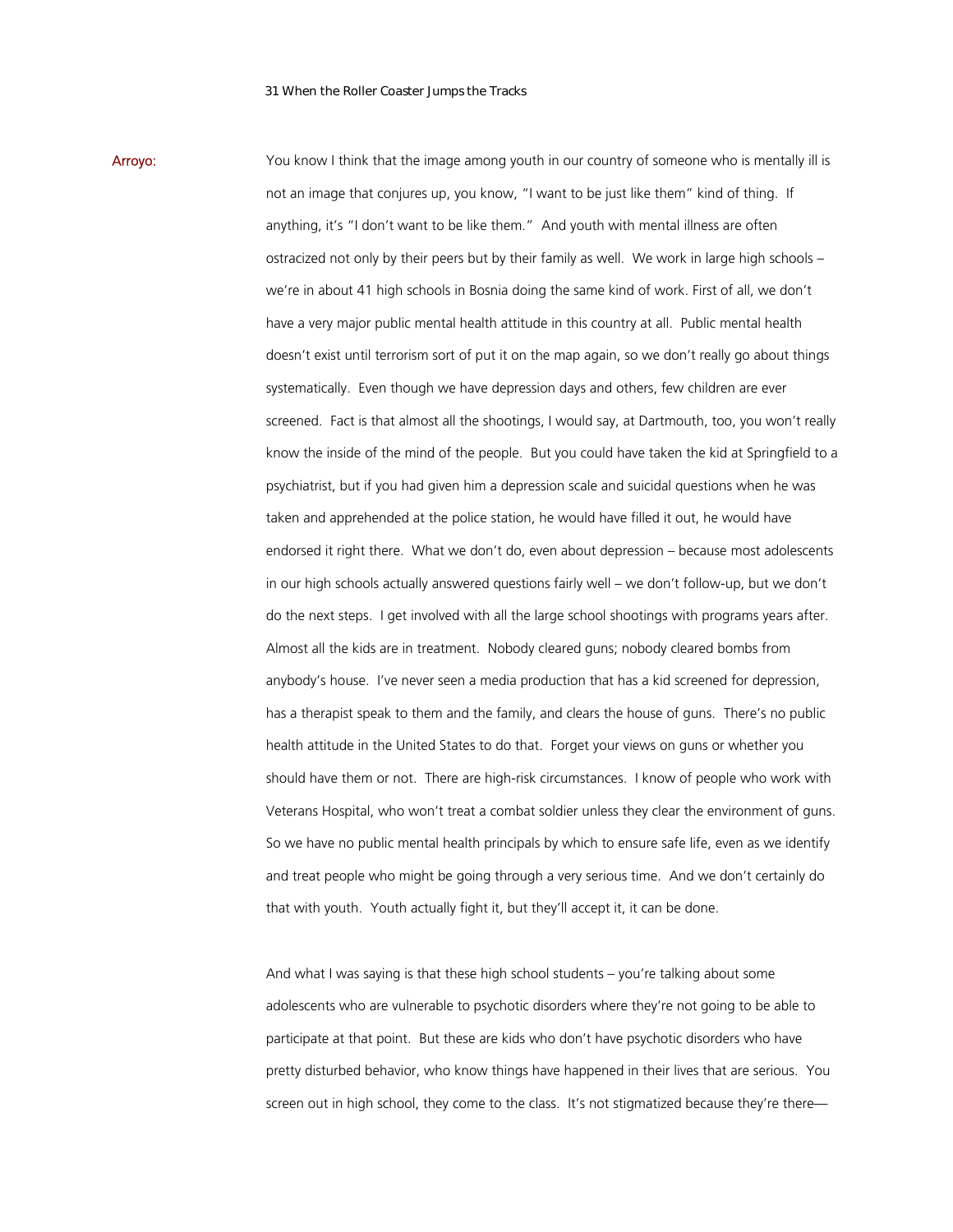essentially trauma is an easier path than most mental illness issues, and I have to admit to that. But they come, they participate, they refer. We did a program in Inglewood in an elementary school. There were five children in that school that had their mothers murdered and no arrest. We did a program for the kids – there's nothing like seeing a ten year old go up to his friend and say, "You should go over there because you had the same thing happen to you." There's much less stigma, there are ways to reduce stigma with support from within a school and among the adolescents. They develop their own peer group support. We are starting to change attitudes, certainly in the adult world, to some degree, about depression, about other mental illness. We need to be doing much more of that. There are no science courses in high schools that talk about the issues that we've just raised. But these teenagers all walk in and they all stay and they all get better. But that's been not just trauma, treatment of anxiety disorders and depression at schools, it's very hard to do school based interventions. But it's clearly the place that kids get treated. They don't go to clinics, you can do it school-based. That would be a varied change in American attitude, to do that for people that need treatment. And it clearly would need special facilities and special care for those that become psychotic at some point and require a very different level of treatment.

**Weisburd:** And when the school does choose to do it  $-1$  have a 12 year old granddaughter who qualifies on all the levels that the others have mentioned, and is a lovely young lady who is the blonde, blue-eyed girl, and she's in the biology class and the teacher is talking about the cause of schizophrenia as being bad mothering. Now, she stood up in the class and unloaded because she happens to love her Uncle David who has schizophrenia and she explained that it was a biological disorder, which was what the class was supposed to be studying about, and that it was brain chemistry, and went on. Her grade somehow magically went from an "A" to a "C." She learned something – the reaction – you have to be willing to take the heat.

Riskin: I think Bill wants to comment on that.

Arroyo: Yeah, just something very briefly. There is a ballot initiative related to mental health services that will be introduced on next year's ballot. A piece of that, I'm reminded by Dan's comments,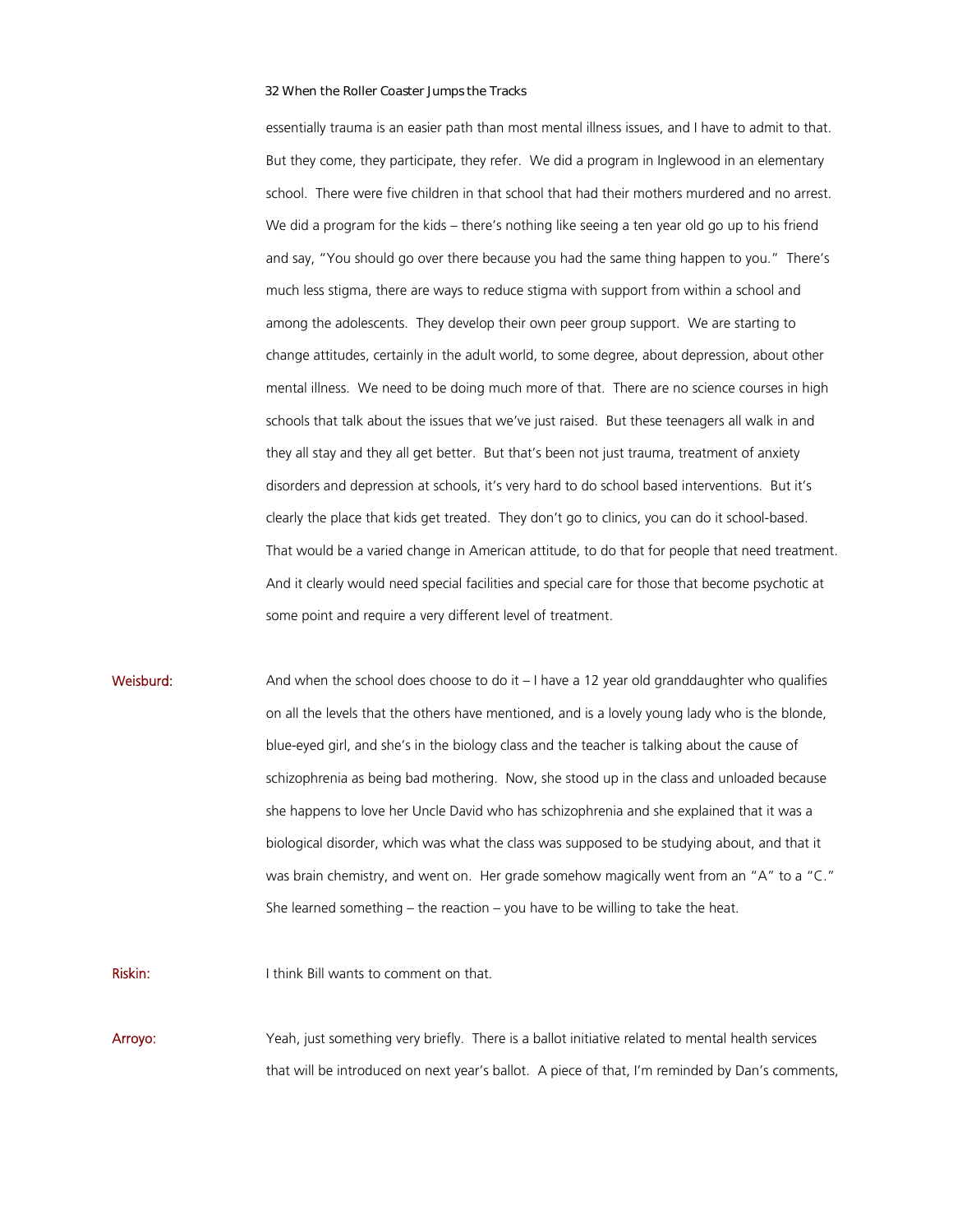would be to fund the change in school curriculum to teach youngsters about mental illness. So look for that ballot initiative next year.

Riskin: I just have to interject here – I think for far too many years in the field of psychology and psychiatry, mothers were blamed for everything, and it's sort of a joke, but it really wasn't a joke. There were many mothers and children who were traumatized by that. We have a mother here who has an autistic child and forgive me if I bash Bruno Bettleheim, but I can't bash him often enough…

Weisburd: Vicki, once my wife and I were speaking at the closing of the Humanities Building at USC, and it was appropriate because R.D. Lange, you know *Politics of the Family*, R.D. Lange was also on the panel. People didn't come to see Elaine and Dan; they came to see R.D. Lange. There were some 1500 students with copies of *Knots* and *Politics of the Family* and so on. And my wife was set for him, because he's the man who created the schizophrenic mother. She said, because she was a smoker and he was a smoker, "Let's go out for a smoke, Ronny." And they went outside and she unloaded, as she's so gifted at doing. But the point is, he said, "Well, I don't believe all that shit." And she said, "Why don't you pull the books out of the hands of these students. They're all here because they believe what you say. Why don't you get up on the panel and say you don't believe any of this." He never did. So once it's in print, once it's out there, once it receives its adulation, once the idea gets out that you can put people in a safehouse and blow through to the other side of the psychosis, everybody wants to believe it because it's another fairy tale.

Riskin: And because we're also quite desperate to try and find answers. Brenda, and then Sharon, and then I'll get back to you.

Audience Member #7: One of the things I think you also touched on—this notion of who were doing the sniper shootings, and this idea of social profiling certain mental illnesses. And in going through these triggers and signs, but what I don't see here, is actually what I've heard you all talk about, I don't see anything about the over-achievers, clearly that's been something that should be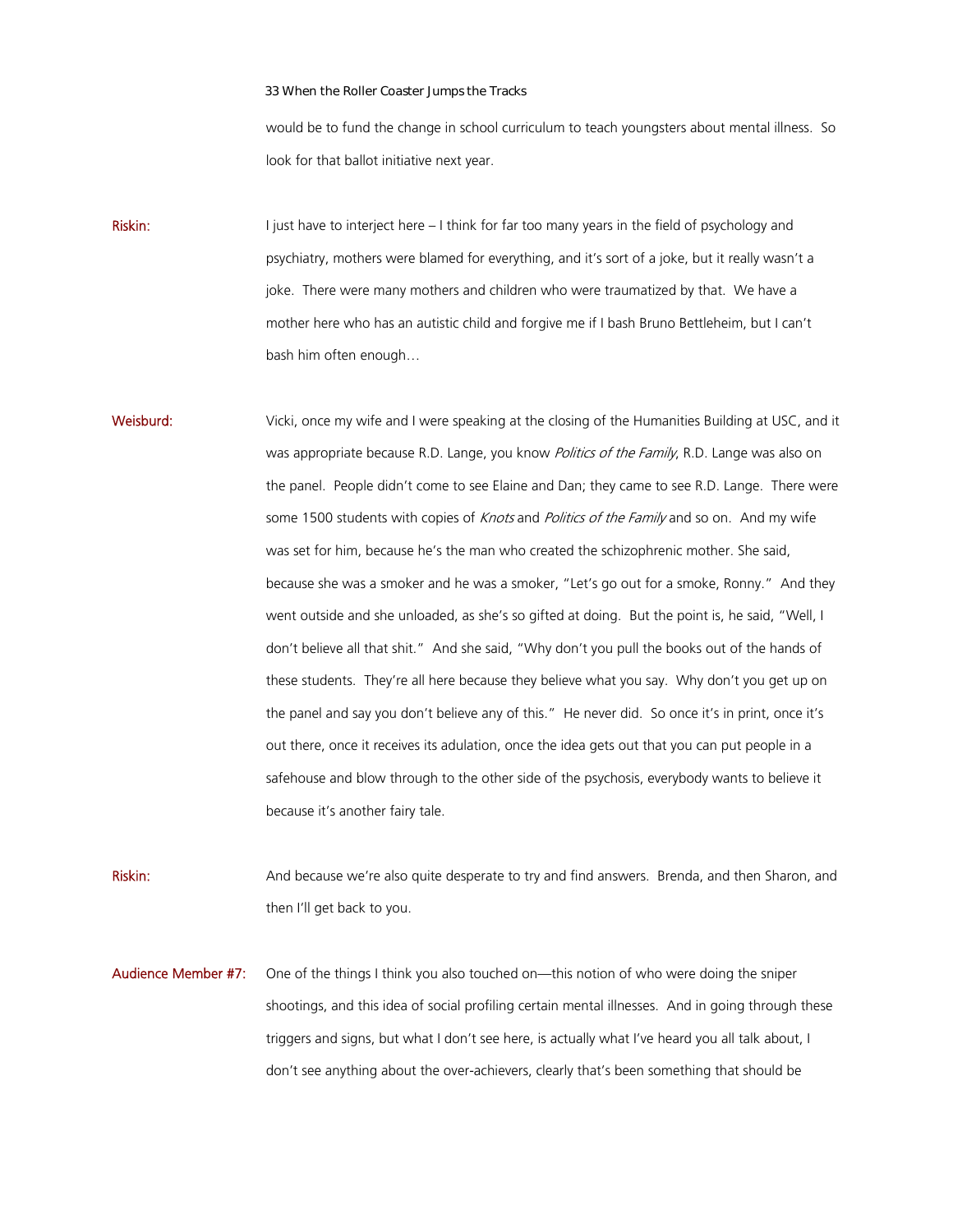acknowledged. There's something of it that maybe those are signs that we need to be looking for.

**Deantonio:** I think part of what teenagers do, is they do like to compartmentalize. They want people to see themselves… they don't want people to know all of them because they're not sure all of who they are. So, they'll want to hide behind being a very high achiever, other kids want to hide behind being the freak. They'll want to take an image and kind of caricature it because it's much more comfortable. So they try to scare their parents, but they're all doing the same thing. So they all get their tongues pierced, but five of them will do it together, because it's set a unique rebellion niche. So it makes all adolescents really tough, because you've got the kid who'll hide behind being the over achiever so no one will look at their problems, and then they end up killing themselves or hurting someone else. Unless you can get this problem… it's more not taking any kid at face value, but being very curious about engaging them and talking to them.

> To answer this thing about the stigma of mental illness. I think that what Bob Pynoos is saying is that if you normalize that it's okay to talk about issues and things, they'll buy into it. I think in that normalizing it by having it a normal part of school programs, a number of private schools in L.A. have done this very well. They have very active peer counseling programs, and they normalize being okay to talk about things, kids will go to that any buy into it. I think that's part of the strategy. The problem is, if going to someone means you're going to be labeled as "crazy," you'll get no teenager doing that. So part of working on this is how you present it to them. Present mental health interventions in a pro-active way, in a normalizing way, like in a school program, or I've seen it done in church programs, or some other thing, those kids will fill up rooms talking about all sorts of things.

Audience Member #8: There are two shows that are coming on TV this year, one is *Joan of Arcadia* and one is Wonder Falls, both dealing with people who hear voices in a very positive way. On both of these shows they're hearing voices that are telling them to do good things and telling them to help solve crimes, another one is to help people. Is this something that you want them talking about, yeah, I'm hearing voices?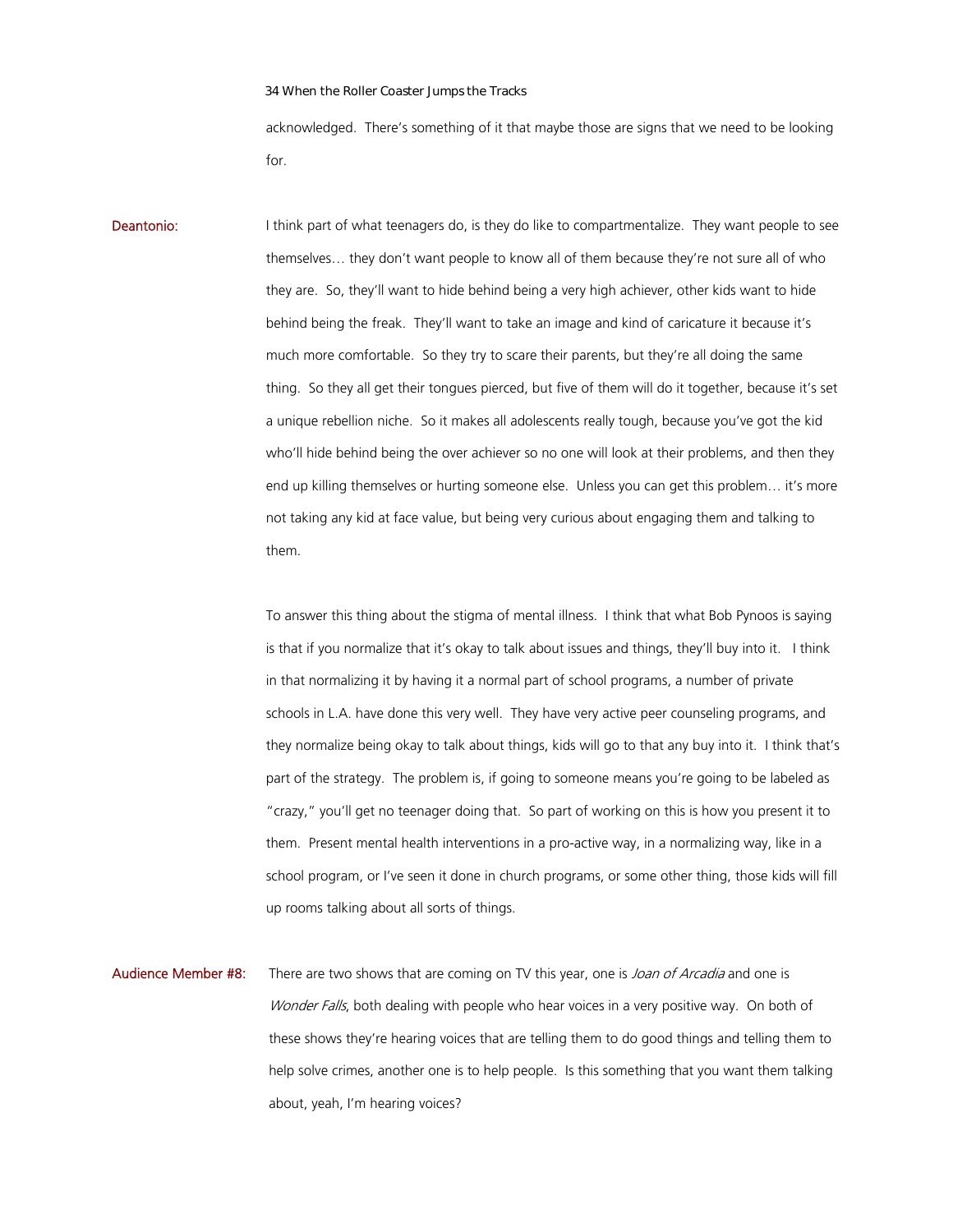Weisburd: As a writer you can appreciate this. I'm sitting out in a little shack that I have in the back of our property working late at night with a script deadline, and I'm working away, and my son was living at home at that time. And I don't know if you do this, but my characters are talking through me and I'm talking back to them. And they're going in a direction I don't want. We haven't blocked it that way. And I'm fighting them, and all of a sudden I'm aware someone is watching me. It's 2:30 in the morning. And there's my son with schizophrenia standing in the doorway with a big smile on his face, "Oh, Daddy, you hear voices, too!"

Audience Member #9: I'm not sure about all ethnic communities, but I know particularly in the African-American community, the stigma about consulting mental…

Riskin: Right. Going to a psychiatrist...

Audience Member #9: Right. Has there been any in-depth study on what impact it has had on adolescents or people of color who need the help?

Wyatt: Absolutely. There was an Institute of Medicine report, last year – 2002 – that documented that African-Americans in particular, Latinos second, get less care for all kinds of health problems, regardless of mental health, but all kinds of health problems. And I think that when people go back to Tuskegee, but just not – do you know the Tuskegee story? – you have to know it. I wish I could tell it to you, it's a whole evening, because it's not the only experiment that was done on one particular group, but it ran African-Americans out of the health care system and we haven't been able to get them back.

> But the whole stigma of being mentally ill goes back to slavery. You had to be able to function to survive and if you were sick in any way you could be sold. So those historical pieces live with people today. They're passed along with your grandmother. And one of the neatest things when I want to find out about culture is to ask people "What did your grandmother tell you about this event?" or your great-grandmother. And you'll hear patterns of beliefs and values about mental illness that will help you to understand why that person will not go to a therapist,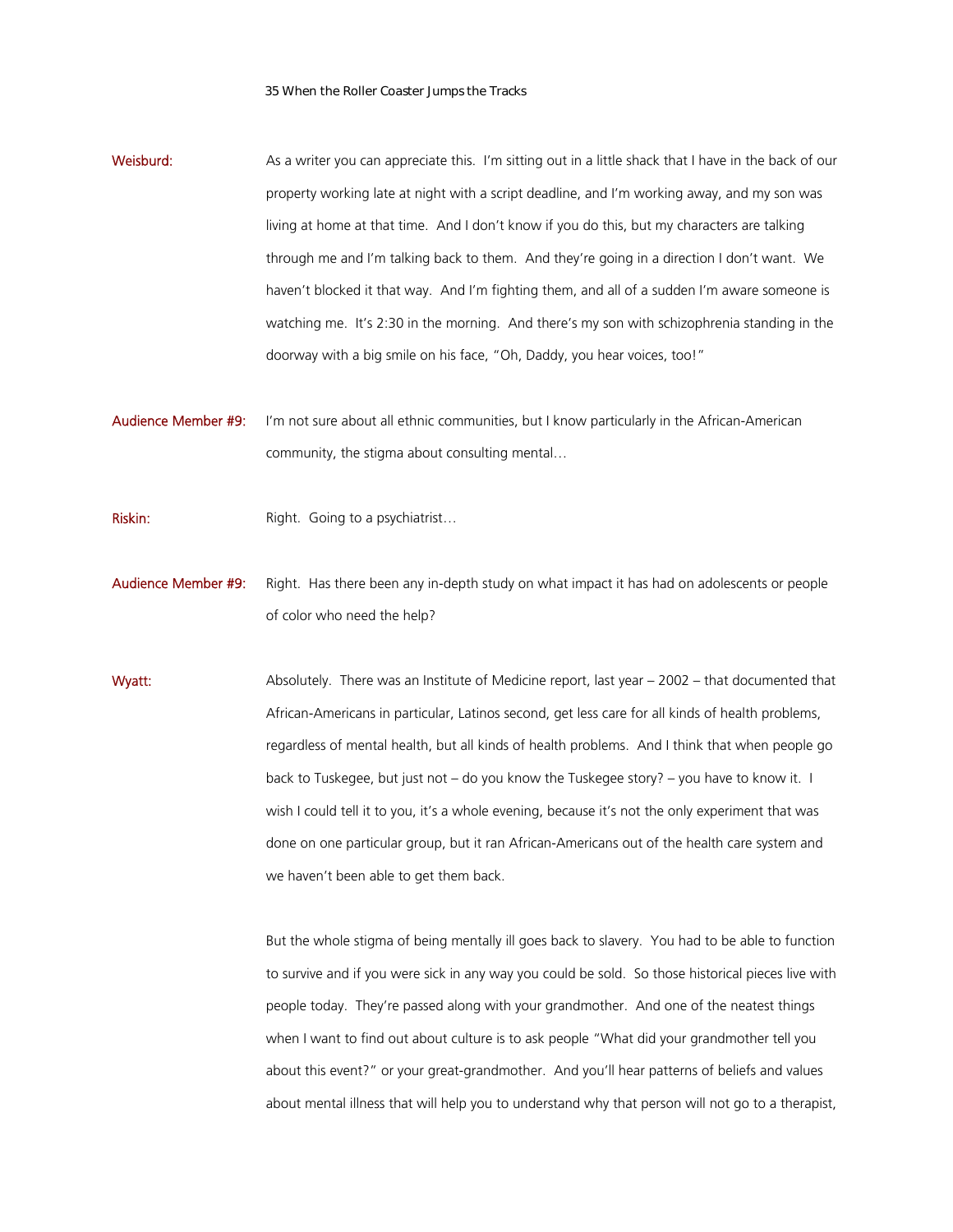why couples won't go into therapy if they have trouble. Because weakness is a sign that you will become so fragile that you will not survive.

And because in the health care system, the county health care system, if you as an ethic minority or poor person got on a ward, you could not get off. It's just like if you were in a class in what they use to call the educate-able mentally retarded, you could not get out, because they only teach you what they want to teach you. You can't learn more in order to show that you can surpass it. So there are some very old beliefs about the mistrust of the medical system, that's exactly what we call it, and we have to work with that in ethnic communities. And believe me, when I go out, I'm seen as an instrument of UCLA. I have to establish my credibility all over again, by telling them about my parents. There's a whole talk about how you present yourself in ethnic communities, because it's not your degrees, it's who you are as a person and can you be trusted and have you forgotten your history and who you are? And if you measure up on all those issues, then maybe somebody will listen to you professionally. They could care less whether I have a PhD from UCLA.

Riskin: Yeah, exactly. Good point. Yes, in the back.

Audience Member #10: Hi. This is for anybody. I'm glad that you mentioned the politics of the situation. I'm wondering more about that, what we can do. I happen to teach in a small school that specializes in kids with ED, I don't even know if it's called that anymore. But kids who couldn't survive in the public schools. They all have IEP's. One of the things I've noticed is that they go to a psychiatrist, they all have psychologists at the school, and really good psychologists, but they go to a psychiatrist, maybe once every three months. And these are kids with bipolar, these are kids with schizophrenia, these are kids who come out of rehabs and institutions and juvie, and they hate the meds because they are treated generically. I know a little bit about it because my mother is a psychiatrist. So I know there is so much that they can do in terms of experimenting with the meds. So I'm just wondering, is there anything we can do on that level and also, this issue of the stigma and teachers not being able to suggest to parents, there's a political factor there, too, because LAUSD would never be able to pay for all the kids that would rightfully have this as a tool for their own education. That's really what's going on.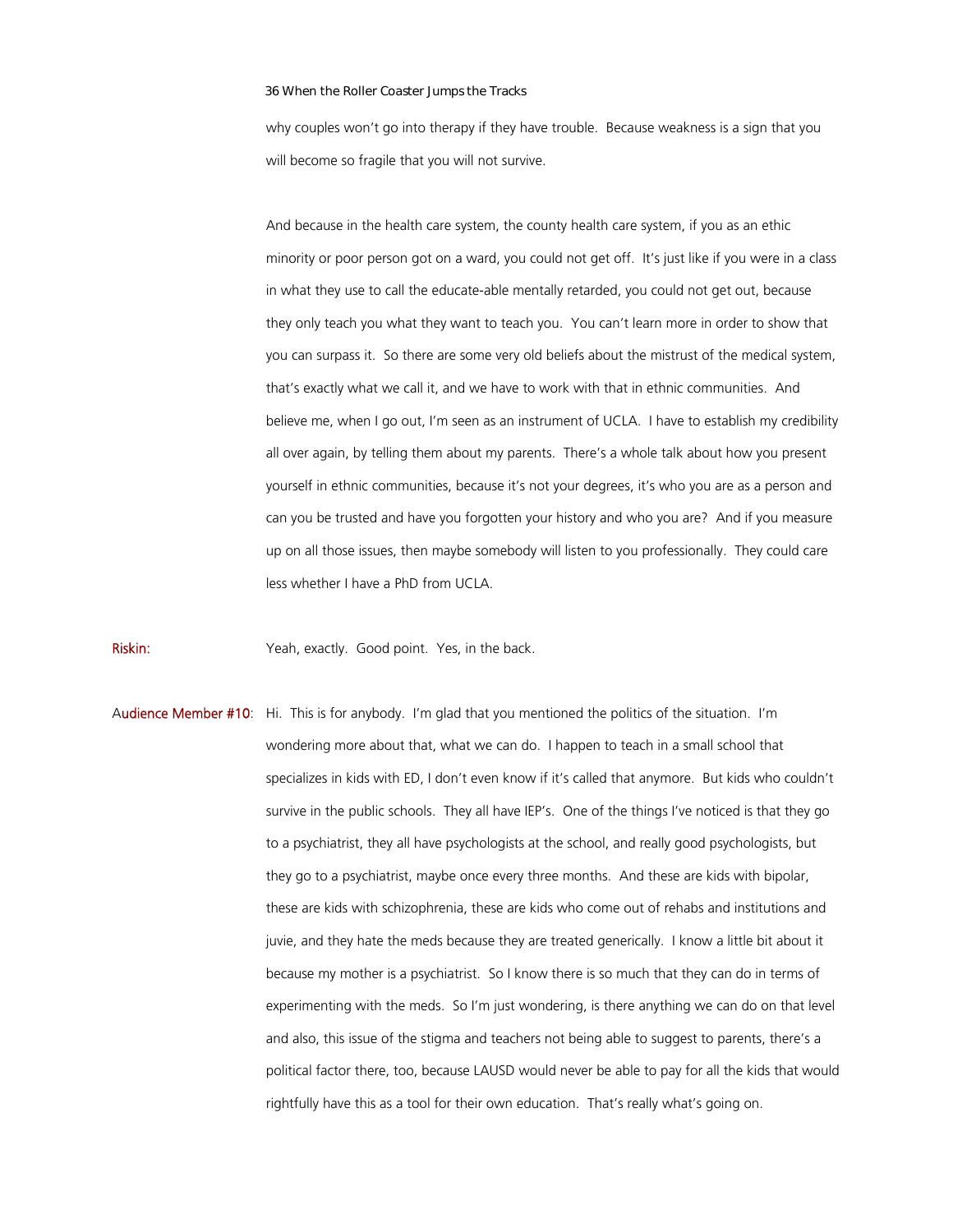## Riskin: Interesting.

Szabo: Yeah, let me start. I could go on this subject for the next week, but let me just say, because it's more than urgent. Those children that you're speaking about in your classroom, across the state, are at risk as we speak, of not having those services anymore. The reason being is that the state has decided to withhold payments from counties who provide those services to your students. And so there has been at least one county that has stated to the governor, we are no longer providing those services. LA has not jumped on the bandwagon, but San Diego will follow closely and there will probably be a domino effect across the state. And so those kids who have been identified by school districts who are in need of mental health services because they can't achieve academically may not get them unless the state legislature and the governor come to some agreement that they are going to pay for this federal mandate, counties, to provide those services.

Riskin: I think I'm going to bring the evening to a close. I see we have one last question, but I think maybe you can afterwards nab some of these guys. What I'd like to emphasize here is that for those of you who are writers, want to work on these projects, that the Hollywood, Health & Society project—Vicki, could you stand—the point of this project is that you have a place where you can go to get all of your questions answered and to be able to tap into the kinds of experts that we have on this panel because when you write an episode of a series or you do a feature film on any of these kinds of topics, you are reaching millions of people. You are part of the possible re-education of the public,

Vicki Beck: There are materials in the folder. I think on the left hand side you'll see some materials for the Mental Health Media Partnership, how to contact them, and then on the right hand side, behind the bios and pictures, you'll see some information for Hollywood, Health & Society, and how to contact us.

Riskin: They've done a terrific job of interfacing with staff writers on series on any number of topics. But I hope you really avail yourself of the extraordinary resources that are here and available to